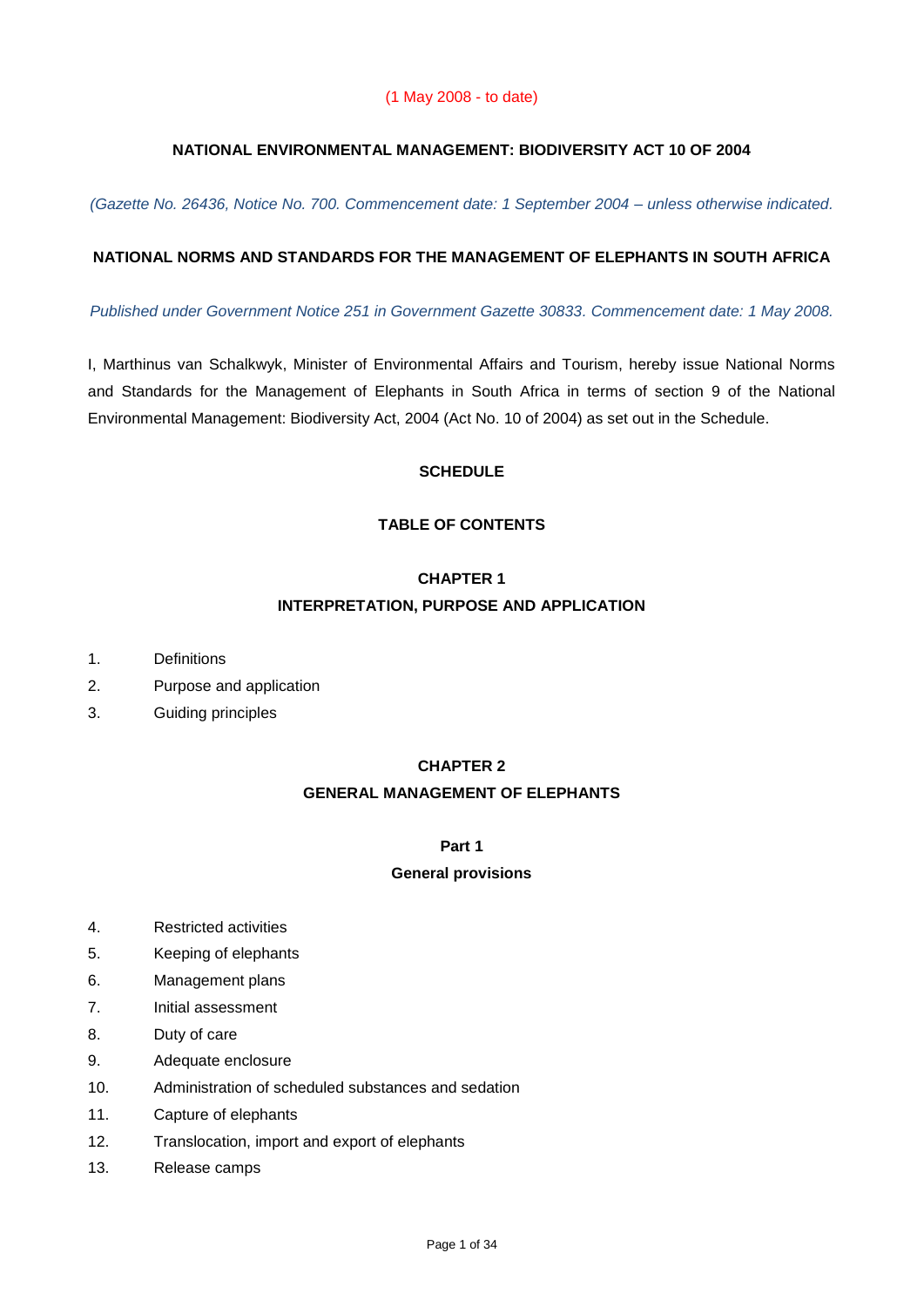#### **Part 2**

#### **Management of elephants in the wild**

- 14. Composition of wild elephant populations
- 15. Control of wild elephant population sizes and distribution
- 16. Establishment of new populations of wild elephants
- 17. Contraception
- 18. Range manipulation
- 19. Culling

#### **Part 3**

#### **Hunting**

- 20. Hunting of elephants
- 21. Hunting methods

### **Part 4**

### **Captive elephants**

- 22. Provisions for captive elephants
- 23. Keeping elephants in captivity
- 24. Registration of captive facilities for elephants

### **Part 5**

### **Escaped or Roaming Elephants**

25. Escaped or Roaming Elephants

### **Part 6**

#### **General**

26. Short title and commencement

#### **ANNEXURES**

- Annexure I Management plans for wild elephants
- Annexure II Management plans for captive elephants
- Annexure III Security when dealing with wild elephants
- Annexure IV Requirements for release camps
- Annexure V Electrification of perimeter fences
- Annexure VI Flow diagram relating to management options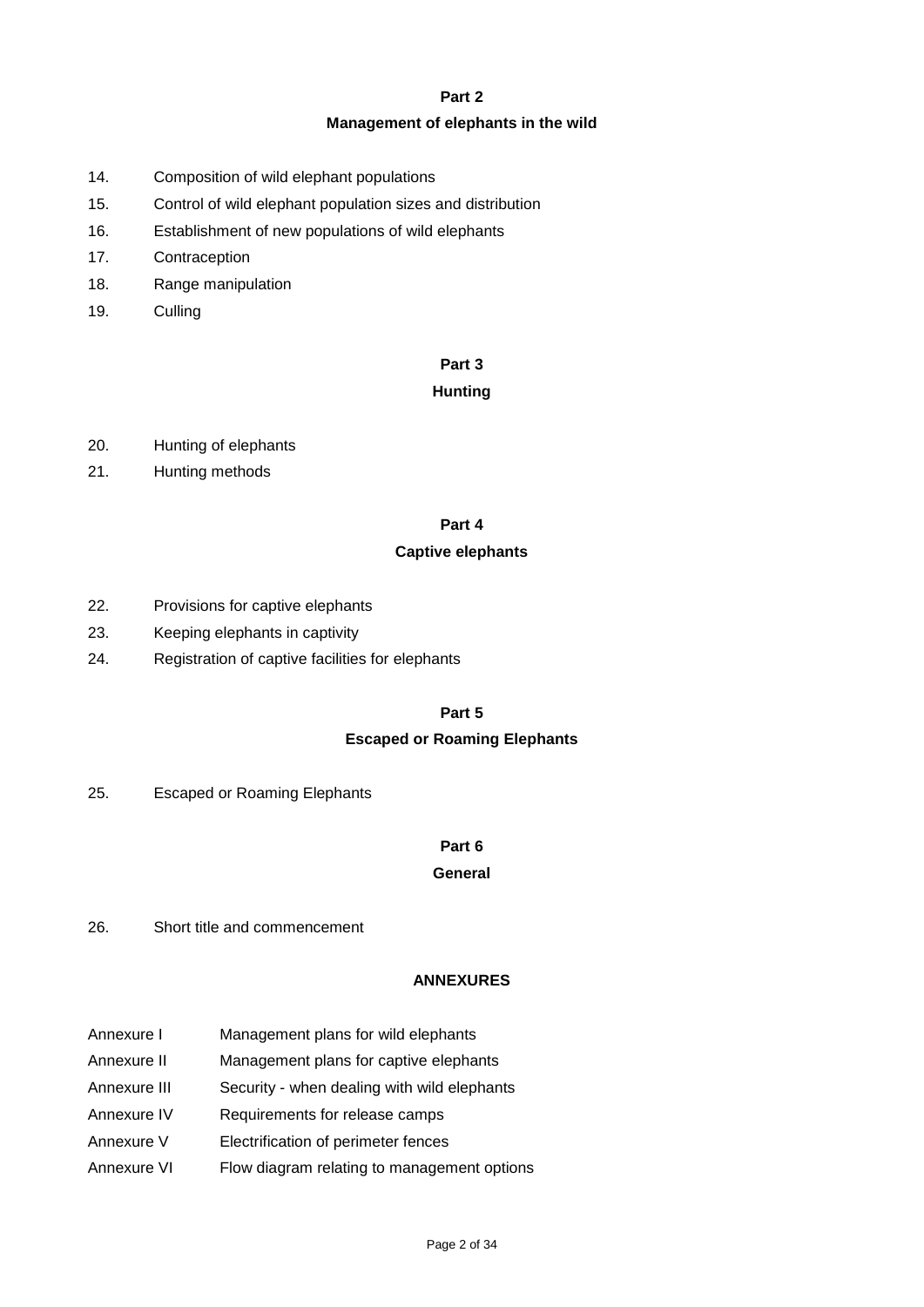# **CHAPTER 1 INTERPRETATION, PURPOSE AND APPLICATION**

#### **1. Definitions**

(1) In these Norms and Standards, unless the context indicates otherwise, a word or expression defined in the Biodiversity Act or Protected Areas Act has the same meaning, and-

"**adaptive management**" means integrated research, planning and monitoring in repeated cycles of learning in order to better define and achieve objectives, and is built on the assumption that natural extensive wildlife systems are complex, our knowledge is imperfect but we can learn from purposeful, documented objectives and actions;

#### "**applicable legislation**" means-

- (a) the National Environmental Management: Protected Areas Act, 2003 (Act No. 57 of 2003);
- (b) the National Environmental Management: Biodiversity Act, 2004 (Act No. 10 of 2004);
- (c) legislation and instruments mentioned in section 88(3) of the Biodiversity Act, 2004;
- (d) any regulations issued in terms of section 97 of the Biodiversity Act, 2004, or referred to in section 49 of the Protected Areas Act which apply to the implementation of these norms and standards;
- (e) these Norms and Standards and annexures thereto;
- (f) the Animals Protection Act, 1962 (Act No. 71 of 1962);
- (g) the Performing Animals Protection Act, 1935 (Act No. 24 of 1935);
- (h) the Animal Matters Amendment Act, 1993 (Act No. 42 of 1993);
- (i) the Animal Health Act, 2002 (Act No. 7 of 2002);
- (j) the Occupational Health and Safety Act, 1993 (Act No. 85 of 1993);
- (k) the Animals Diseases Act, 1984 (Act No. 35 of 1984);
- (l) the Conservation of Agricultural Resources Act, 1983 (Act No. 43 of 1983);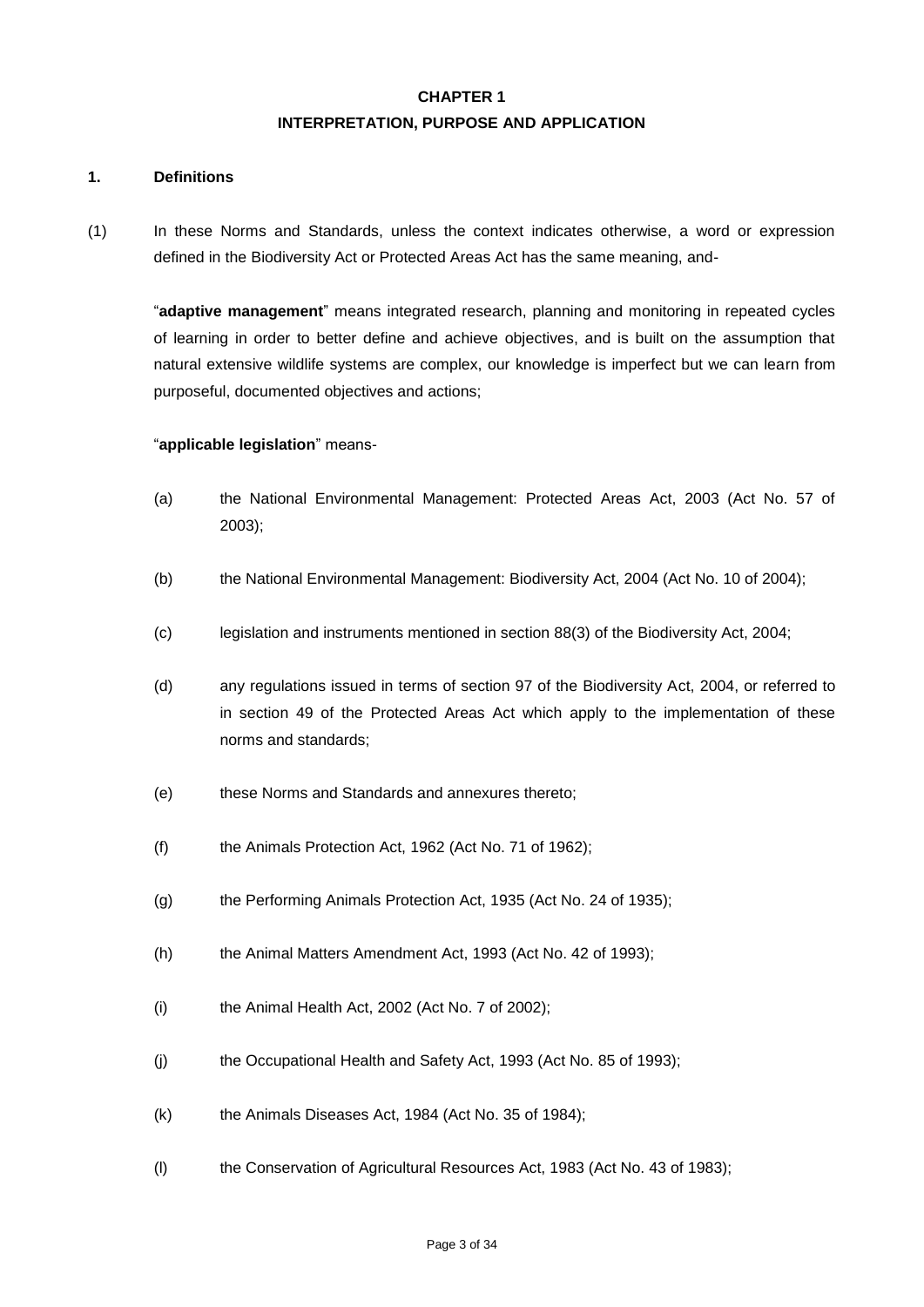- (m) the Medicines and Related Substances Act, 1965 (Act No. 101 of 1965);
- (n) the Meat Safety Act, 2000 (Act No. 40 of 2000); and
- (o) the Veterinary and Para-Veterinary Professions Act, 1982 (Act No. 19 of 1982);
- (p) the Foodstuffs, Cosmetics and Disinfectants Act,1972 (Act No. 54 of 1972)
- (q) the Animal Improvement Act, 1998 (Act No. 62 of 1998)

"**Biodiversity Act**" means the National Environmental Management: Biodiversity Act, 2004 (Act No. 10 of 2004);

"**biodiversity**" means the variability among living organisms from all sources including terrestrial, marine and other aquatic ecosystems and the ecological complexes of which they are part and also includes diversity within species, between species, and of ecosystems;

"**born in captivity**" means an elephant conceived naturally and born to a captive elephant in a controlled environment;

"**captive elephant**" means an elephant that is kept in captivity in a controlled environment, including elephants kept in captivity for rehabilitation, but excluding wild elephants in temporary captivity for other purposes;

"**captive facility**" means a registered facility in accordance with the provisions of Regulation 27 of the Threatened or Protected Species Regulations, 2007 and paragraph 24 of these Norms and Standards;

"**capture**" includes searching, pursuing, driving, chasing, darting, lying in wait, luring, alluring, discharging a missile, catching, sedating, or exercising physical control by any other means, method or devise, with the intent not to kill;

"**controlled environment**" in relation to elephant management means an enclosure designed to hold an elephant in any way that -

- (a) prevents it from escaping; and
- (b) facilitates intensive human intervention in the form of provision of:
	- (i) food or water;
	- (ii) artificial housing; or
	- (iii) veterinary or health care;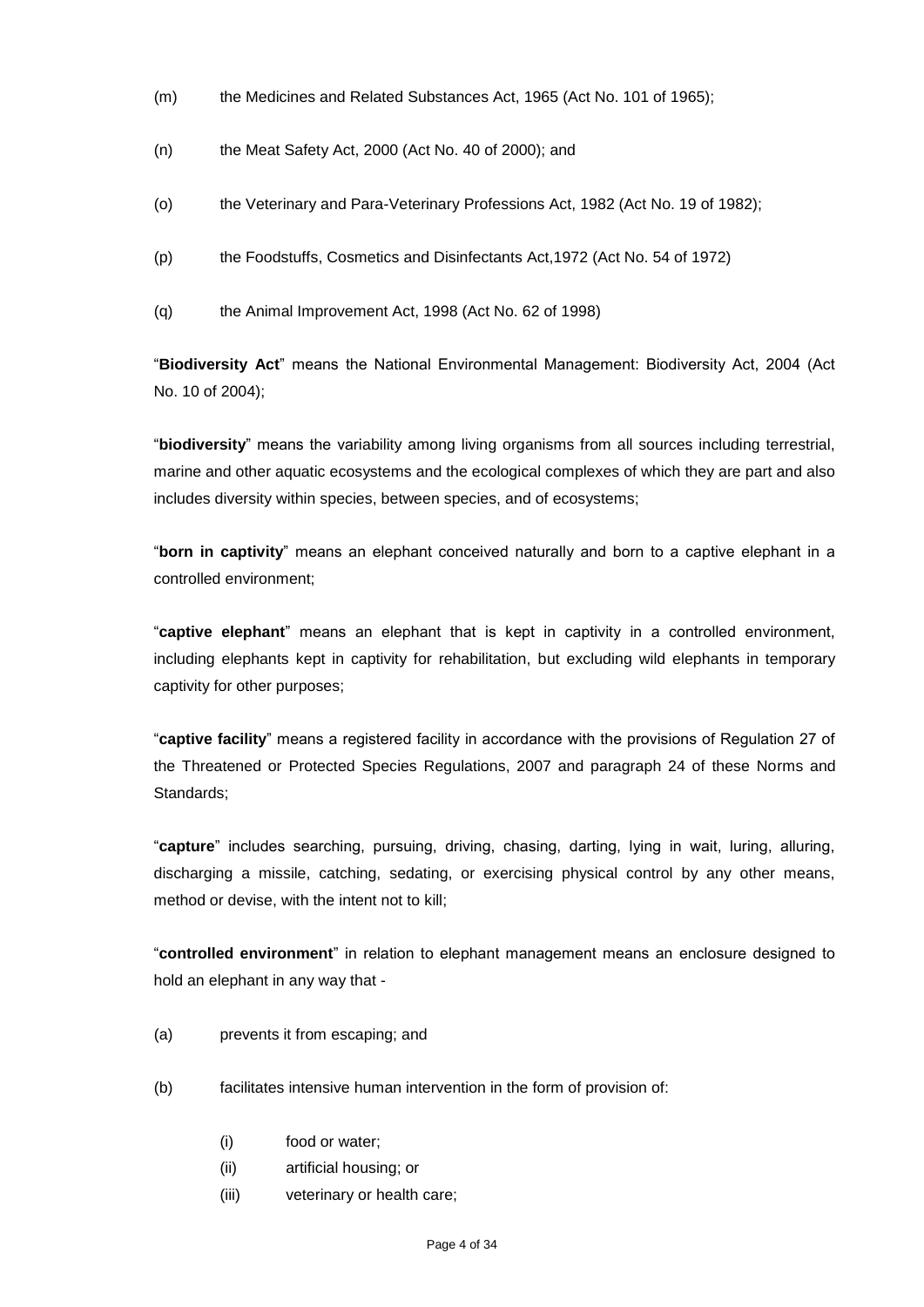and is less than 2000 ha;

"**cow-calf group**" means a cohesive group of females and their calves led by the matriarch or another older female, which associate regularly and closely with one another over time;

"**culling**" has the meaning as defined by the Threatened or Protected Species Regulations;

"**damage causing elephant**" has the meaning as defined by the Threatened or Protected Species Regulations;

"**defined herd**" means a cohesive group of elephants that exist in a limited or extensive wildlife system;

"**destroy**" means to intentionally kill an elephant for management purposes;

"**ecologist**" means a person registered as an ecologist under section 20 of the Natural Scientific Professions Act, 2003 (Act No. 27 of 2003);

"**elephant population**" means a group of elephants freely associating in a given environment;

#### "**escaped elephant**" means-

- (a) a wild elephant that has escaped from a protected area, or an adequately enclosed or suitably fenced property, but has not become a damage causing elephant; or
- (b) a captive elephant that has escaped from captivity;

"**extensive wildlife system**" has the meaning as defined by the Threatened or Protected Species Regulations;

"**genuine orphan calf**" means an elephant calf that-

- (a) is less than 2 years old;
- (b) its mother has clearly died of natural causes or poaching;
- (c) has been rejected by the elephant population of which it forms part; and
- (d) is likely to die if it is not taken into captivity;

"**handler**" means a trained person who is responsible for controlling, caring for, cleaning or managing a captive elephant;

"**hunt**" has the meaning as defined by the Threatened or Protected Species Regulations;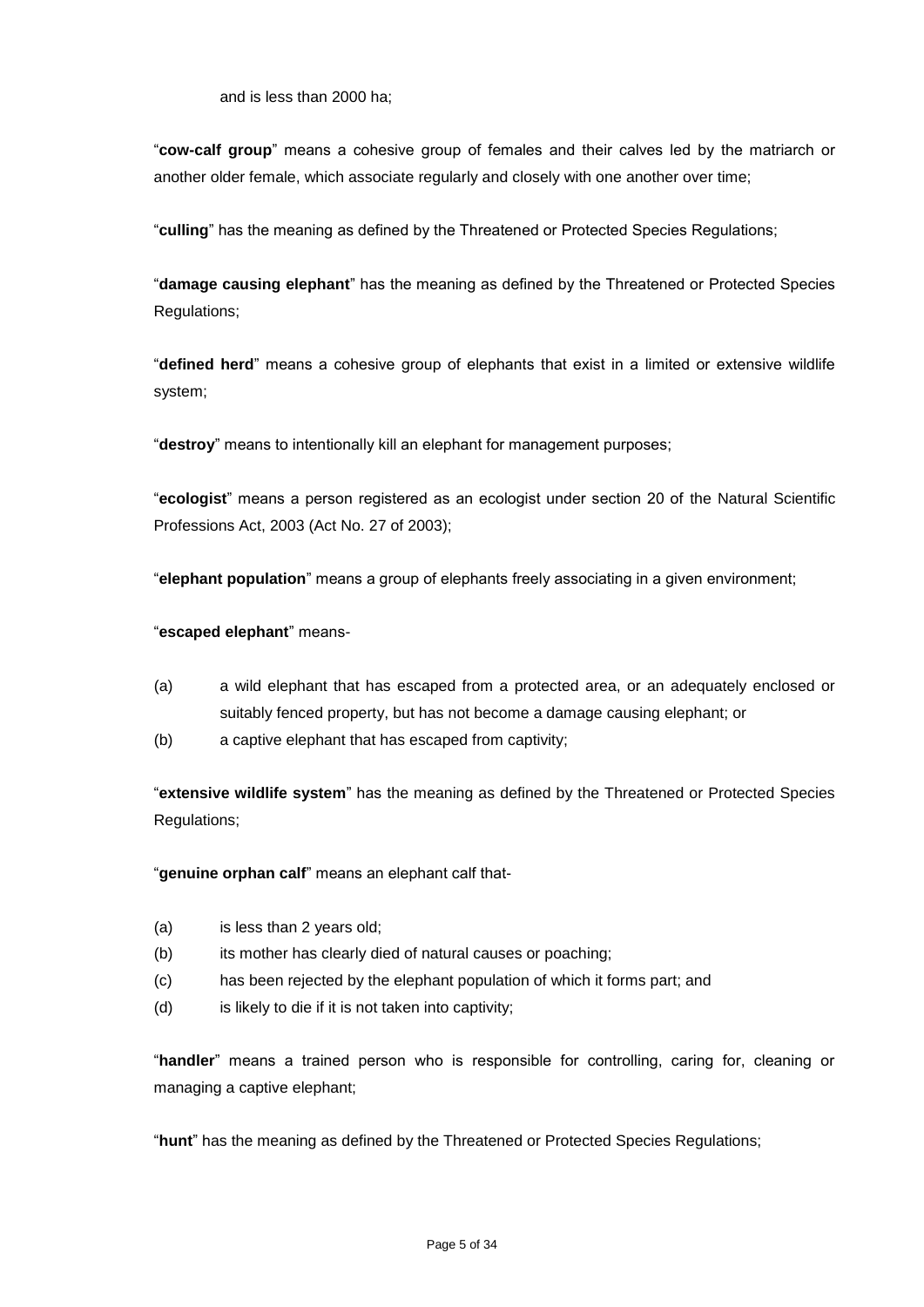"**institute**" means the South African National Biodiversity Institute (SANBI), established in terms of section 10 of the Biodiversity Act;

"**issuing authority**" has the meaning as defined by the Threatened or Protected Species Regulations;

"**kept in captivity**" or "**captive kept**" has the meaning as defined by the Threatened or Protected Species Regulations, provided that the definition of "controlled environment" given in these norms and standards applies specifically in relation to the management of elephants;

"**limited wildlife system**" in relation to elephant management means-

- (a) an area that is suitable for management of elephant populations of less than 15 animals, with minimal human intervention, except the provision of water and supplementation of food in times of drought;
- (b) is fenced to hold an elephant in a way that prevents it from escaping; and
- (c) is larger than 2000 ha and less than 5000 ha,

but excludes fenced land on which self-sustaining wild populations of elephants are managed in an extensive wildlife system;

"**management authority**" in relation to a protected area, means the organ of state or other institution or person in which the authority to manage the protected area is vested;

"**management plan**" means the management plan referred to in paragraph 6;

"**preferred management density**" means a stocking rate, or an acceptable range of densities within which a population may be allowed to fluctuate naturally;

"**professional hunter**" has the meaning as defined by the Threatened or Protected Species Regulations;

"**Protected Areas Act**" means the National Environmental Management: Protected Areas Act, 2003 (Act No. 57 of 2003);

"**protected area**" means an area declared as such in terms of the Protected Areas Act;

"**range manipulation**" means the alteration of the natural range of an elephant population, whether through limitation, extension or expansion by using fires, provision or opening or closure of, watering points, feed, fencing, driving or other human activity;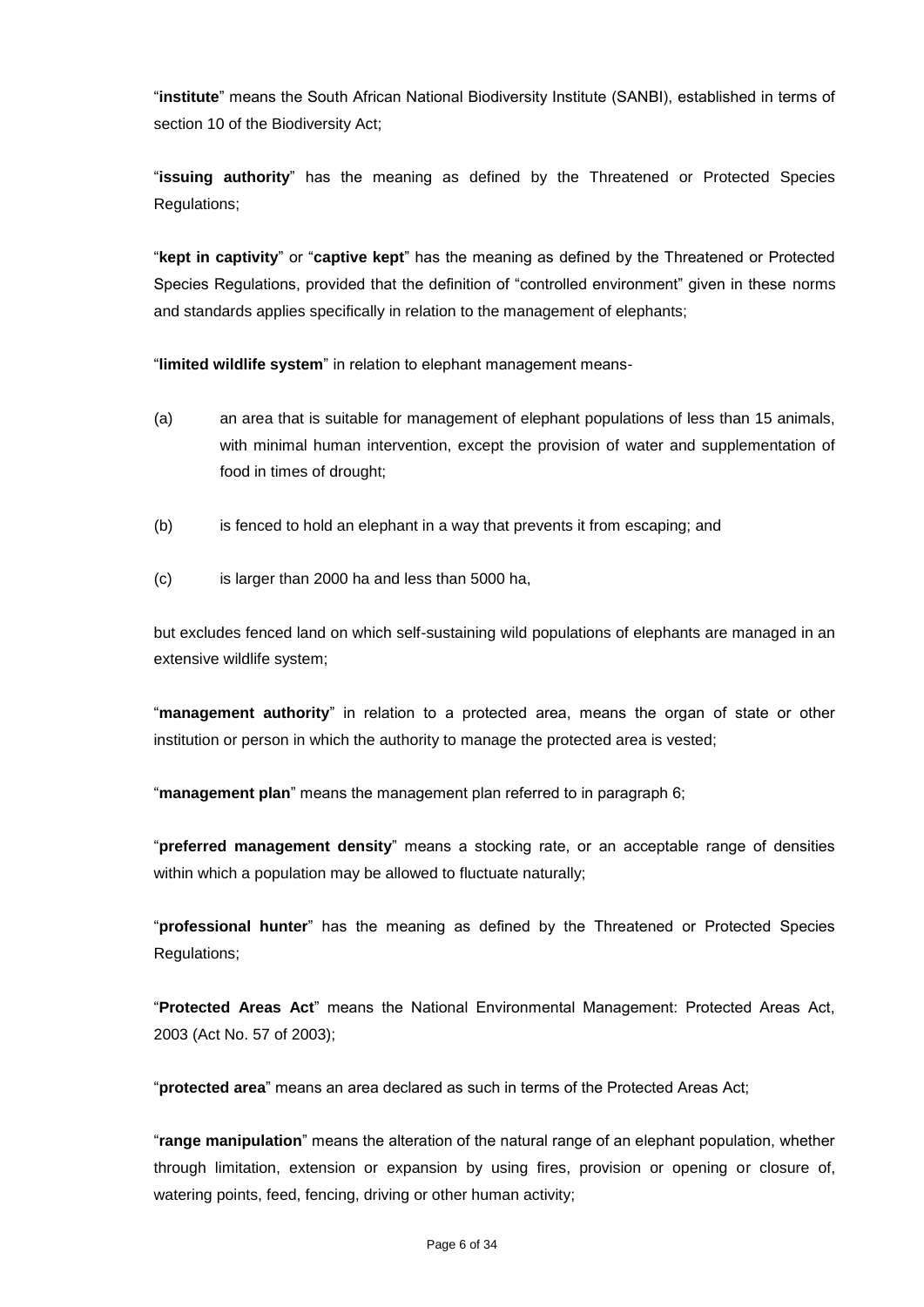"**registered game farm**" has the meaning as defined by the Threatened or Protected Species Regulations;

"**responsible person**" means the owner or manager of an elephant, the owner or manager of the land on which an elephant normally ranges or a management authority of a protected area;

"**rehabilitation facility**" has the meaning as defined by the Threatened or Protected Species Regulations;

"**rehabilitation**" means the keeping in captivity for the treatment and recovery of sick or injured elephant, or the rearing of genuine orphan elephants, for the sole purpose of returning them to the wild in a limited or an extensive wildlife system as soon as possible;

"**roaming elephant**" means an elephant from a known or unknown locality for which responsibility can not readily be determined;

"**scheduled substance**" means a medicine or other substance prescribed under section 22A of the Medicines and Related Substances Act, 1965 (Act No.101 of 1965);

"**sanctuary**" has the meaning as defined by the Threatened or Protected Species Regulations;

"**temporary captivity**" means a wild elephant that is kept in a controlled environment for a short period of time for the purpose of-

- (a) translocation, release camps, transfer or transport;
- (b) quarantine;
- (c) veterinary treatment; or
- (d) rehabilitation, in the case of injured or genuine orphan elephants;

"**Threatened or Protected Species Regulations**" means the regulations made by the Minister of Environmental Affairs and Tourism in terms of section 97 of the Biodiversity Act, relating to listed threatened or protected species published under Government Notice No.R.152 in *Gazette* No.29657 of 23 February 2007, as amended;

"**translocation**" means the removal by human and mechanical means of a wild elephant from its existing location to another area;

"**veterinarian**" means a person registered in terms of the Veterinary and Para-Veterinary Professions Act, 1982 (Act No. 19 of 1982);

"**wild elephant**" means an elephant that-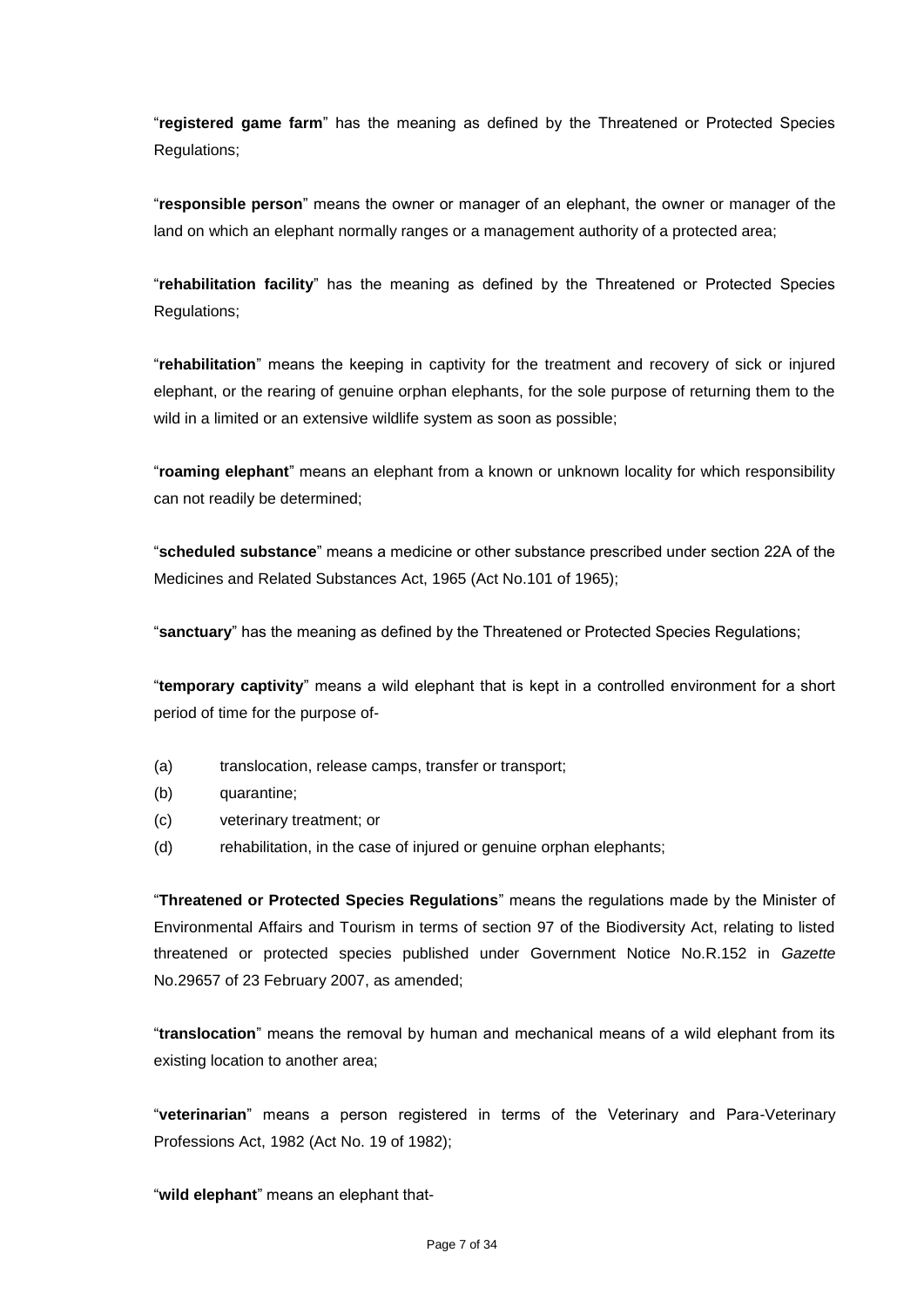- (a) is not a captive elephant or is in temporary captivity, pending release into a limited or an extensive wildlife system; or
- (b) is in a limited or an extensive wildlife system;
- (2) In these Norms and Standards, a word or expression which is a derivative or other grammatical form of a word or expression defined in subparagraph (1) or in the Biodiversity Act or Protected Areas Act, has a corresponding meaning unless the context indicates that another meaning is intended.

### **2. Purpose and application**

- (1) In terms of Section 9(1) of the Biodiversity Act, the Minister may, by notice in the *Gazette*
	- (a) issue norms and standards for the achievement of any of the objectives of this Act, including for the -
		- (i) management and conservation of South Africa's biological diversity and its components;
		- (ii) restriction of activities which impact on biodiversity and its components; and
	- (b) set indicators to measure compliance with those norms and standards.
- (2) The purpose is to set national norms and standards to ensure that
	- (a) elephants are managed in the Republic in a way that
		- (i) ensures the long term survival of elephants within the ecosystem in which they occur or may occur in future;
		- (ii) promotes broader biodiversity and socio-economic goals that are ecologically, socially and economically sustainable;
		- (iii) does not disrupt the ecological integrity of the ecosystems in which elephants occur;
		- (iv) enables the achievement of specific management objectives of protected areas, registered game farms, private or communal land;
		- (v) ensures the sustainable use of hair, skin, meat and ivory products; and
		- (vi) is ethical and humane and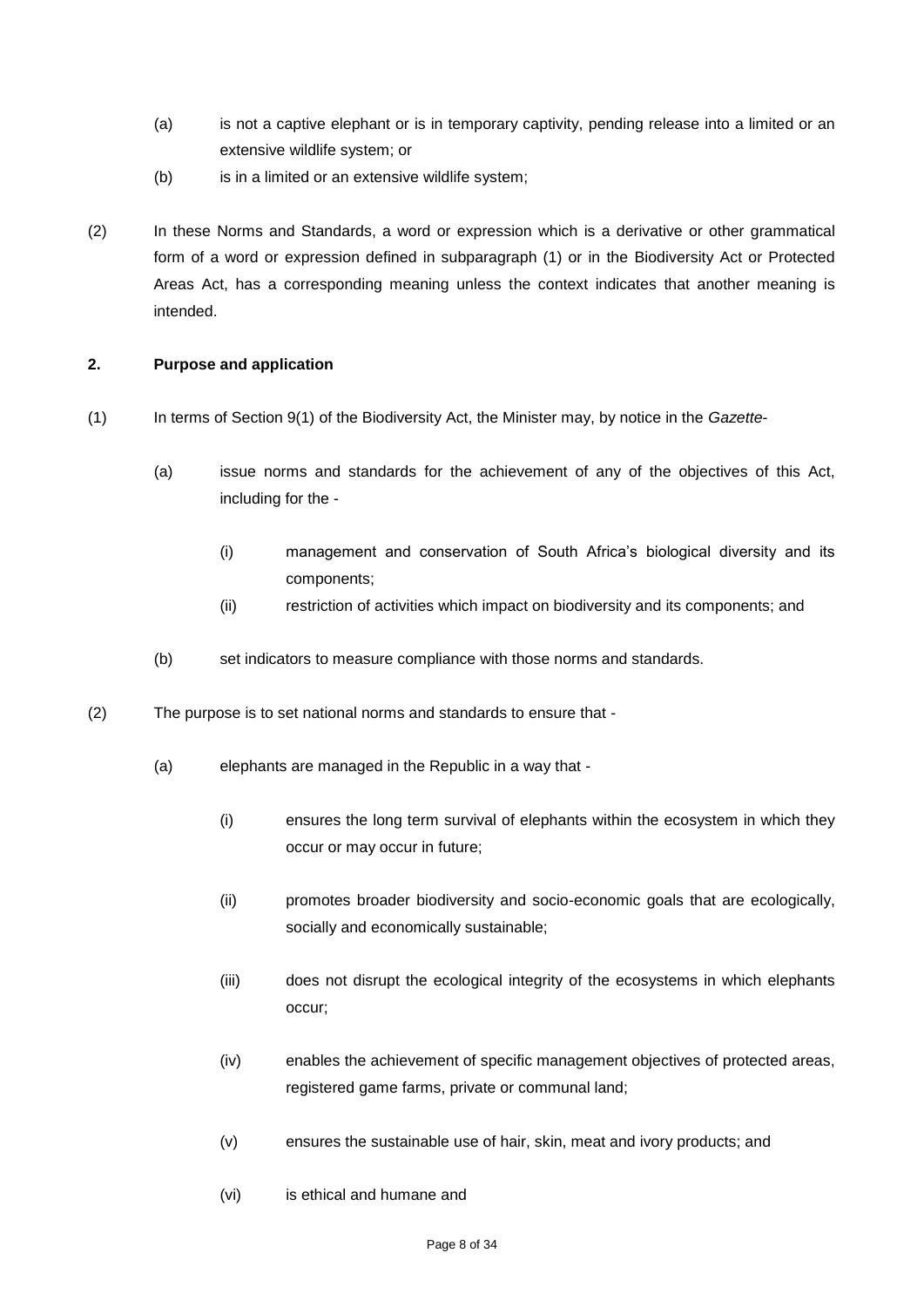- (vii) recognises their sentient nature, highly organised social structure and ability to communicate,
- (b) the management of elephants is regulated-
	- (i) in a way that-
		- (aa) is uniform across the Republic; and
		- (bb) takes into account the Republic's international obligations in terms of international agreements on biodiversity management binding on the Republic; and
	- (ii) in accordance with national policies on biodiversity management and sustainable development.
- (3) These norms and standards are informed by the principles contained in paragraph 3.
- (4) The provisions of these norms and standards apply to the management of elephants wherever they occur within the Republic or where a permit to import is applied for.
- (5) The provisions of these Norms and standards must be read with the Threatened and Protected Species Regulations, 2007.

### **3. Guiding Principles**

Any person executing a function or exercising a power or carrying out an activity that relates, directly or indirectly, to an elephant must do so with regard to the following further principles:

- (a) elephants are intelligent, have strong family bonds and operate within highly socialised groups and unnecessary disruption of these groups by human intervention should be minimised;
- (b) while it is necessary to recognise the charismatic and iconic status of elephants and the strong local and international support for their protection, proper regard must be given to the impacts of elephants on biodiversity or people living in proximity to elephants;
- (c) elephants are recognised engineers of habitat change and their presence or absence has a critical effect on the way in which ecosystems function;
- (d) the movement of elephants throughout their historical range has been disrupted by the activities of people over the last two centuries;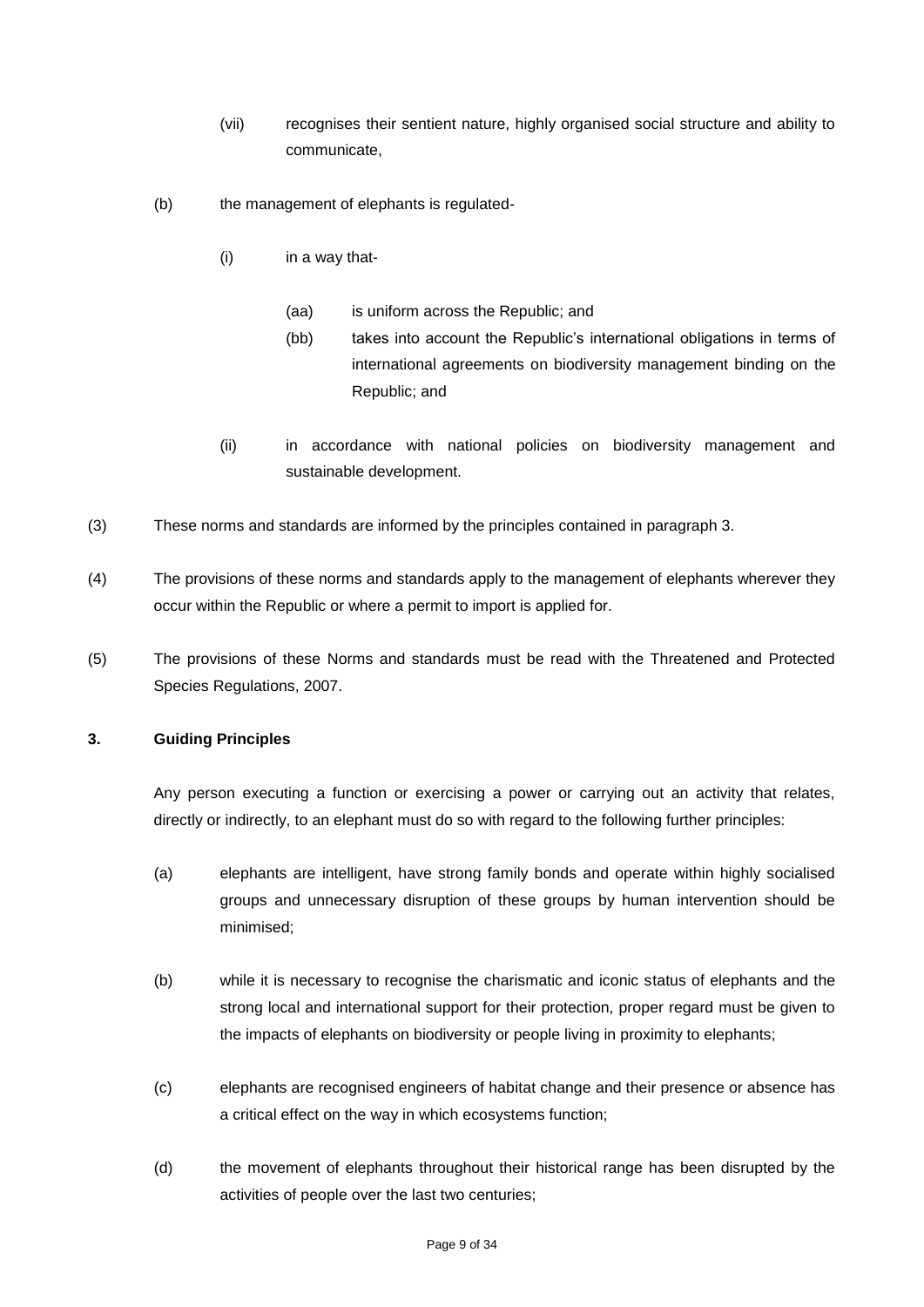- (e) careful conservation management has led to the significant growth of elephant populations and human intervention may be necessary to ensure that any future growth occurs in a manner that does not result in the loss of biodiversity, ecosystem function and resilience or human life, or the compromise of key management objectives for protected areas, registered game farms or private or communal land;
- (f) elephants often exist in close proximity to people, with the result that the elephants potentially pose a threat to the well-being of people and management measures must endeavour to limit these threats;
- (g) measures to manage elephants must be informed by the best available scientific information and, where the available scientific information is insufficient, adaptive management forms the cornerstone of the management of elephants and adaptive decision making tools must be adopted;
- (h) management interventions must, wherever practicable, be based on scientific knowledge or management experience regarding elephant populations and must -
	- (i) take into account the social structure of elephants;
	- (ii) be based on measures to avoid stress and disturbance to elephants;
- (i) where lethal measures are necessary to manage an elephant or group of elephants or to manage the size of elephant populations, these should be undertaken with caution and after all other alternatives have been considered;
- (j) while efforts should be made to ensure that elephants continue to play an important role in an already well established nature-based tourism sector this should not occur in an inappropriate, inhumane or unethical form or manner;
- (k) in the context of objective-based management of complex ecological systems elephants should not be accorded preference over other elements of biodiversity;
- (l) every effort must be made to safeguard elephants from abuse and neglect; and
- (m) elephant population in the wild should be managed in the context of objective-based management of the complex ecosystem in which they occur.

### **CHAPTER 2**

#### **GENERAL MANAGEMENT OF ELEPHANTS**

#### **Part 1**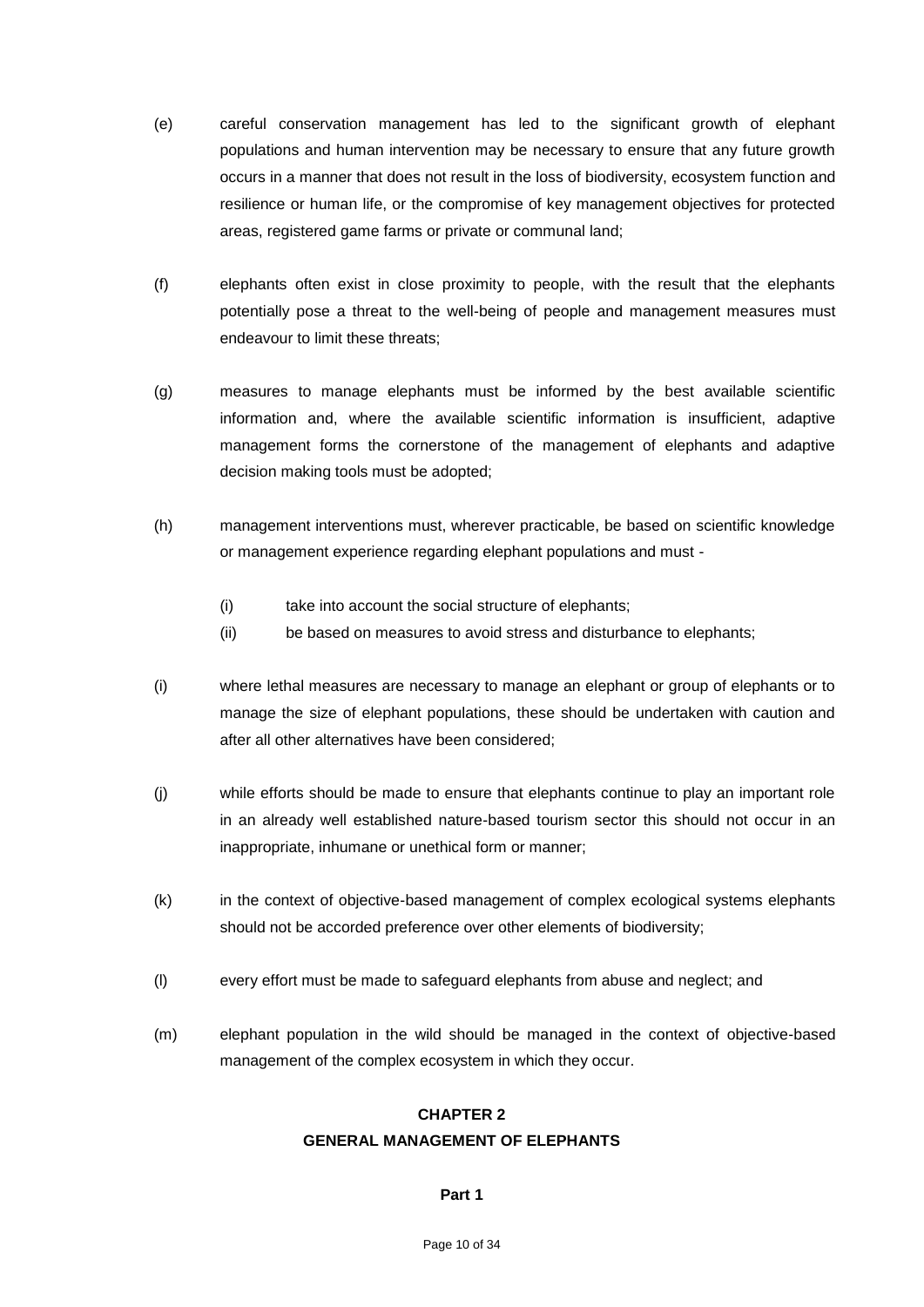#### **General Provisions**

#### **4. Restricted activities**

No restricted activities in terms of the Biodiversity Act involving an elephant may be undertaken without a permit issued in terms of Regulation 18 of the Threatened or Protected Species Regulations.

#### **5. Keeping of elephants**

(1) An elephant may not be kept unless-

it is:

- (a) a wild elephant that ranges in a limited or an extensive wildlife system that forms part of
	- (i) a proclaimed protected area; or
	- (ii) a registered game farm, private or communal land; or
- (b) a captive elephant kept at a captive facility; or
- (c) a wild elephant in temporary captivity; or
- (d) an ill or injured elephant or genuine orphan calf kept in a rehabilitation facility; or
- (e) a genuine orphaned calf that could not be rehabilitated successfully to a limited or extensive wildlife system, and is therefore kept in a sanctuary; and
- (f) kept in terms of an approved management plan.
- (2) In the case of a limited and extensive wildlife system, the owner or person in control of elephants is responsible to provide for an ongoing assessment of the impact of the elephant on the habitat and ecological function of the area.
- (3) A captive elephant may not be kept or handled without-
	- (a) the elephant being fitted with two permanent internal microchips or transponders inserted one at the base of the tail and one in front of the left shoulder, the responsible person must submit the serial numbers of the transponders (microchips) to the issuing authority;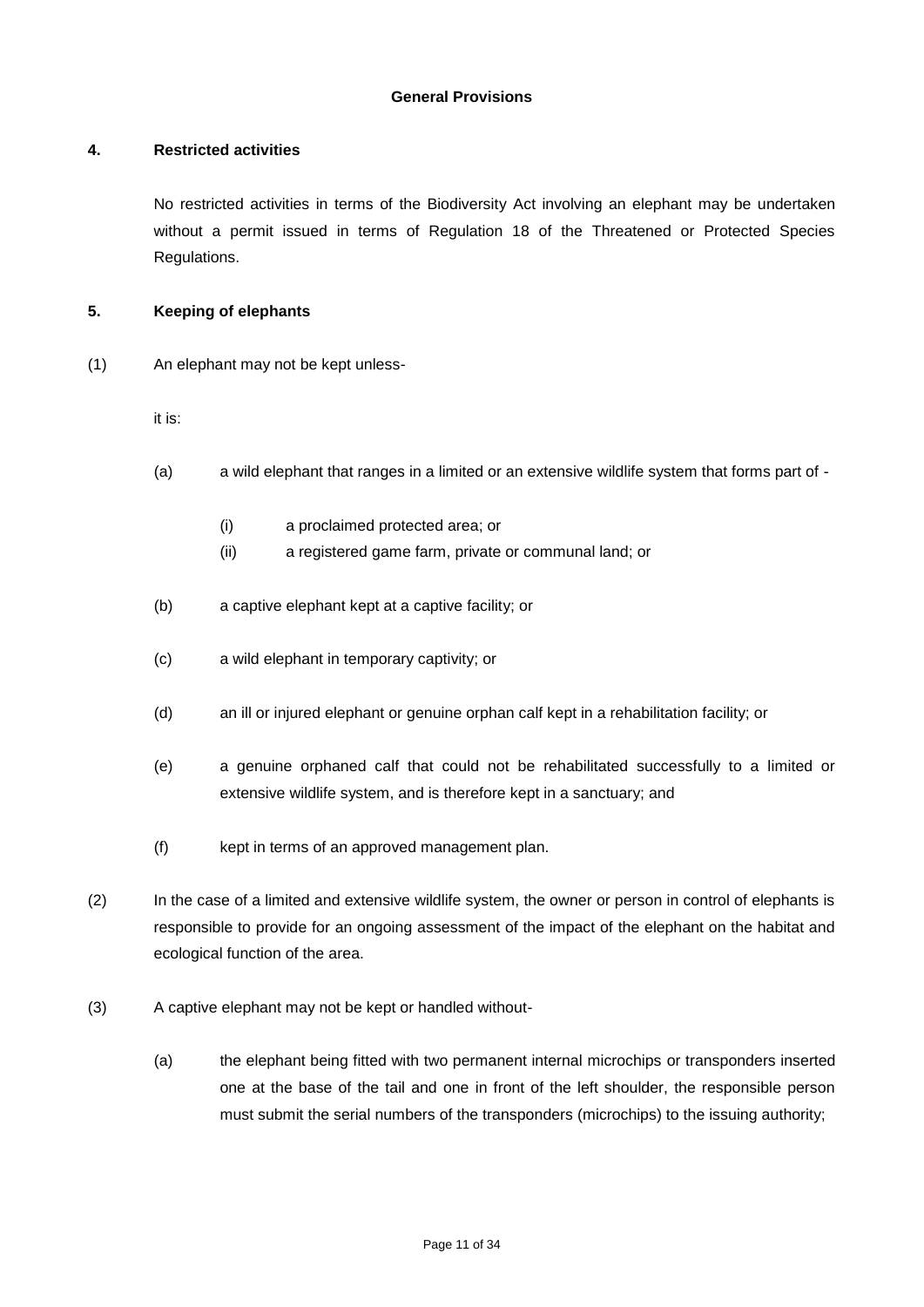- (b) the responsible person creating and maintaining a system of identikits of each elephant as changes in tusks or ears occur, preferably by a set of photographs and forward these to the issuing authority for incorporation in the national register; and
- (c) there being a minimum of two trained elephant handlers permanently and exclusively allocated to the care of the elephant
- (4) A permit to keep a captive elephant shall only be issued for a period of 36 months pursuant to which application must be made for the renewal in terms of regulation 38 of the Threatened of Protected Species Regulations.

# **6. Management plans**

- (1) The responsible person in relation to a protected area, registered game farm, private or communal land or in relation to a captive facility in which elephants are kept, is responsible-
	- (a) to prepare a management plan; and
	- (b) to submit the management plan to the issuing authority for approval.
- (2) A management plan must-
	- (a) comply with the following:
		- (i) the process prescribed in the Protected Areas Act and the requirements in Annexure I for a wild elephant occurring on land that is declared as a protected area;
		- (ii) for a wild elephant occurring on a registered game farm, private or communal land the requirements specified in Annexure I; or
		- (iii) for a captive elephant, the requirements specified in Annexure II;
	- (b) take into consideration the principles contained in paragraph 3;
	- (c) be consistent with any biodiversity management plan developed in terms of section 43 of the Biodiversity Act;
	- (d) include a contingency plan that deals with the fate of the elephant in the event of the death, insolvency or any other event that impairs the ability of the owner or the responsible person to care for the elephant;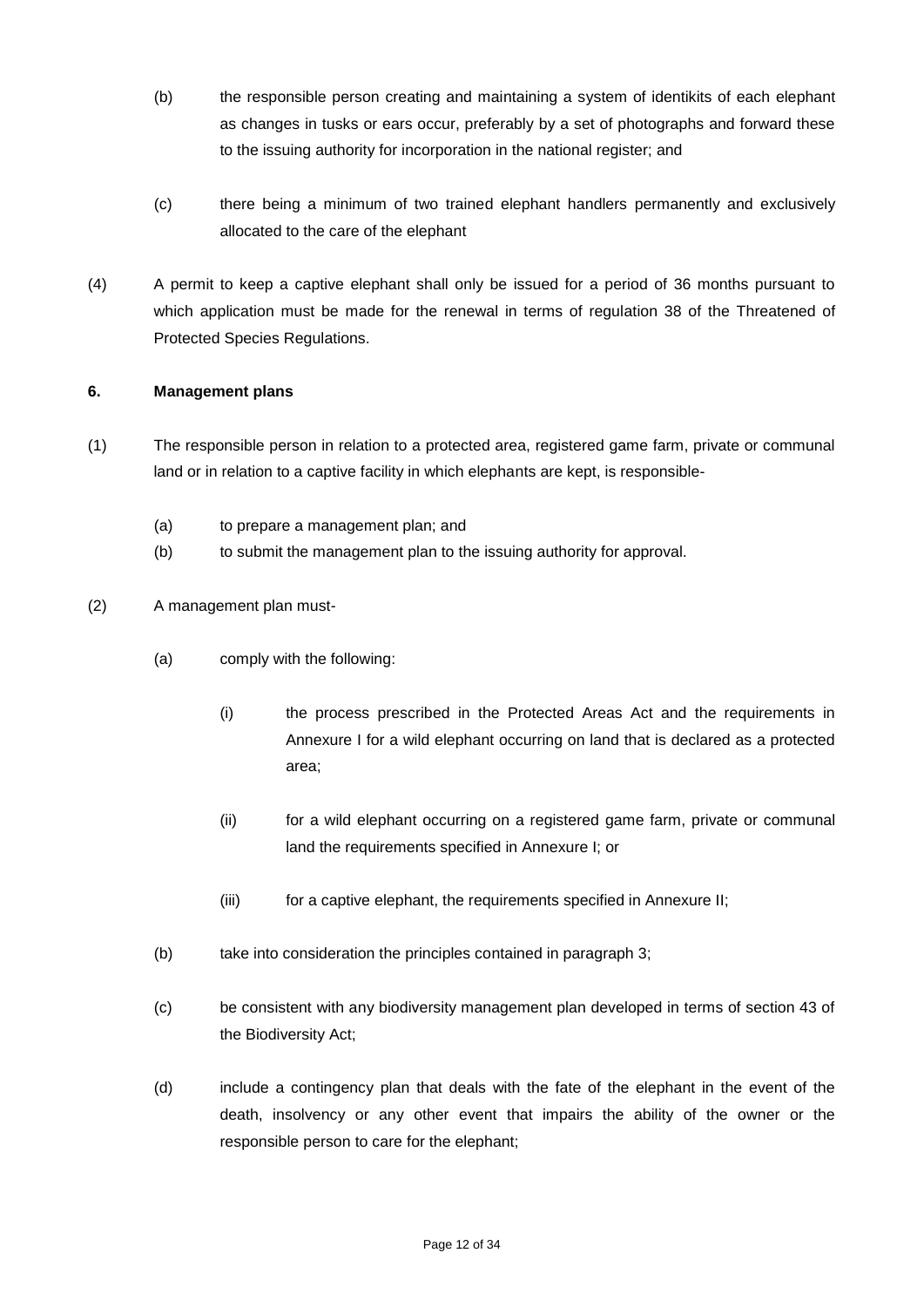- (e) contain an initial assessment as described in paragraph 7 and provide for the ongoing assessment of the impact of the elephant on the vegetation structure and ecological function of-
	- (i) the area of enclosure; or
	- (ii) any area from which the elephant is deliberately excluded;
- (f) identify the potential for conflict between people and elephants in or on the borders of the area of enclosure and provide for emergency plans in the event of the escape of an elephant, including measures to deal with such an emergency;
- (g) identify interventions likely to be made and management measures likely to be adopted, based on the principle of adaptive management; and
- (h) include a culling plan, if and when culling is identified as an intervention in terms of paragraph 15(1) and set out the conditions under which culling would take place.
- (3) the management plan referred to in subparagraph (1) may be incorporated in one of the following plans:
	- (a) in relation to a protected area, the plan that has been prepared by the management authority in terms of section 39(2) of the Protected Areas Act and the requirements for a management plan as described in Annexure I and approved by the Minister or the MEC as the case may be; or
	- (b) a biodiversity management plan that has been developed in terms of section 43 of the Biodiversity Act.
- (4) When preparing a management plan and/or a culling plan for a protected area, registered game farm, private or communal land the responsible persons must develop their management plan according to Annexure I and II of these norms and standards.

# **7. Initial assessment**

An assessment in terms of paragraph 6(2)(e) must-

- (a) consider the potential impact of the elephants on the biodiversity of the area and structure of the habitat into which the population is to be introduced;
- (b) take into account-
	- (i) the availability of adequate food plants;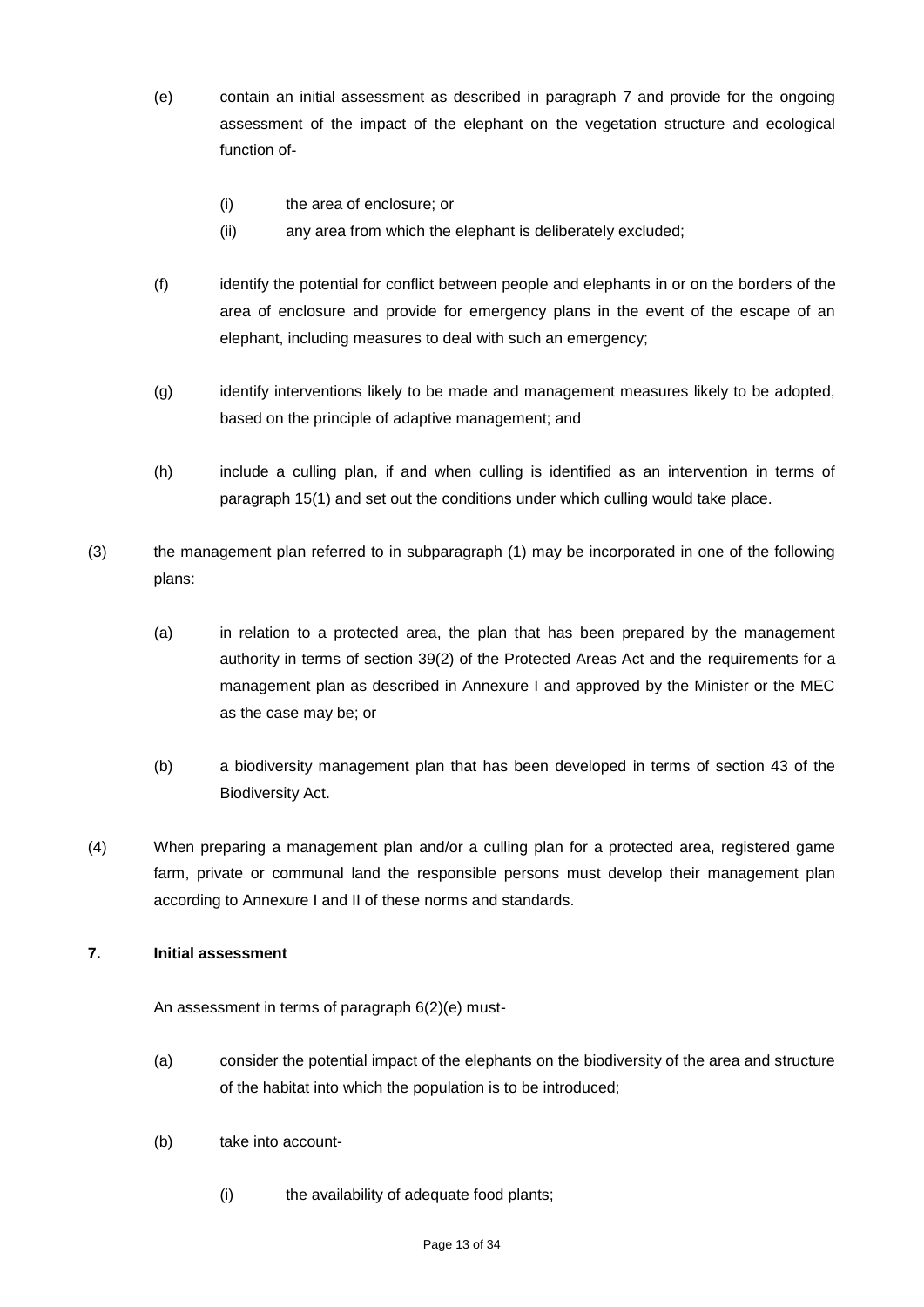- (ii) the availability of adequate shelter;
- (iii) the availability of adequate water for drinking and bathing; and
- (iv) the size of the land available to the population;
- (c) be based on the following population parameters:
	- (i) a cow-calf group;
	- (ii) the possibility that two adult bulls may need to be introduced if juvenile males become troublesome; and
	- (iii) an initial stocking density for the population that must equal or be less than 50% of the future maximum preferred elephant density for the land;
- (d) determine if the responsible person can provide for the physical, physiological, social and natural behavioural needs of the elephant; and
- (e) determine if the responsible person will meet and be capable of meeting the long-term financial commitments of owning or managing elephants.

### **8. Duty of care**

The responsible person is obliged to-

- (a) provide responsible veterinary care;
- (b) remain abreast with new monitoring and research information on the management of elephants, especially captive elephants;
- (c) submit to the Institute all information that may be relevant to the development of properly planned monitoring and research programmes, a national and international database on elephant management and the development of best practises;
- (d) share information and experiences with other responsible persons;
- (e) provide for the safety of people, including guests and staff, interacting with the elephants in accordance with the requirements of Annexure III; and
- (f) not neglect or allow any neglect or abuse of the elephant.

#### **9. Adequate enclosure**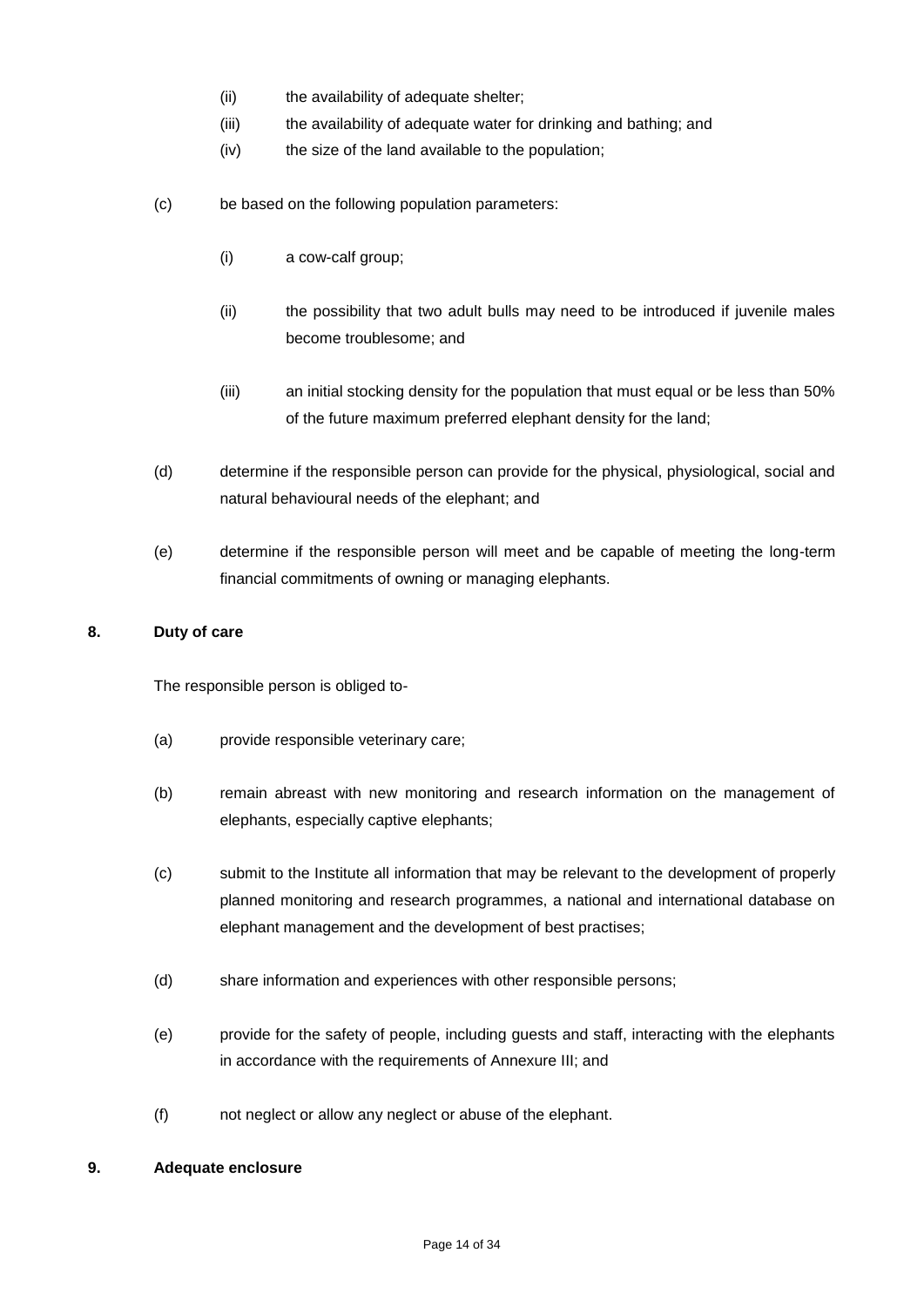- (1) An elephant should be kept in an area that is adequately enclosed.
- (2) An area will be deemed to be adequately enclosed in terms of sub-paragraph (1) if it is-
	- (a) a new protected area, newly registered game farm, private or communal land and a perimeter fence has been erected; or
	- (b) a limited or an extensive wildlife system around which a perimeter fence has been erected.
- (3) The minimum standard for a perimeter fence is-
	- (a) a minimum height of 1.8m; and
	- (b) electrified on the side occupied by the elephant in accordance with the requirements of Annexure V.
- (4) The perimeter fence must be properly maintained.
- (5) The provisions of sub-paragraph (1) shall not apply to-
	- (a) an elephant in the process of translocation; and
	- (b) that portion of a boundary that extends beyond an international border of the Republic.

#### **10. Administering of scheduled substances and sedation**

- (1) The administering of scheduled substances to an elephant must be in accordance with the Medicines and Related Substances Act, 1965 (Act No.101 of 1965).
- (2) An elephant may-
	- (a) only be sedated as an extraordinary measure;
	- (b) not be sedated repeatedly; and
	- (c) only be sedated for the purpose of temporarily immobilising or tranquillising it
		- (i) to carry out a disease control procedure, scientific research or for management purposes;
		- (ii) for treatment by a veterinarian; or
		- (iii) to translocate or transport the animal.
- (3) Sedation, or any administration of scheduled substances or veterinary procedures in terms of the Veterinary and Para-Veterinary Professions Act, 1982 (Act No. 19 of 1982) in terms of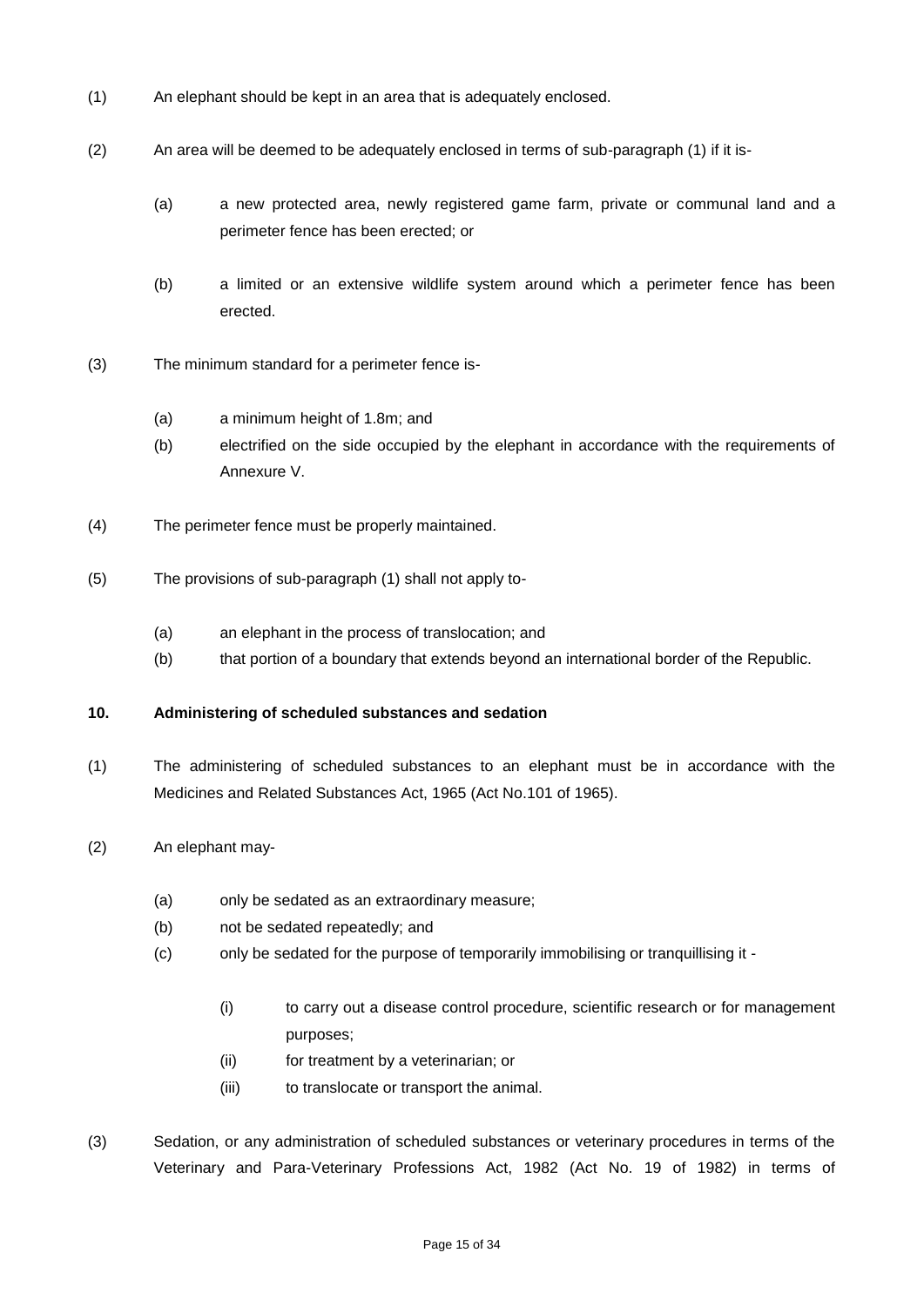subparagraph (2) may only be carried out by a veterinarian and may be carried out from a motorised vehicle or aircraft.

### **11. Capture of elephants**

- (1) A wild elephant may only be captured under the following conditions:
	- (i) The capture is for the purposes of temporary captivity;
	- (i) The capture must comply with all relevant permitting requirements and conditions;
	- (ii) The capture must be effected in accordance with the provisions of the Biodiversity Act; and
	- (iv) The capture must take place in compliance with the relevant provisions of the Animal Protection Act, 1962 (Act No. 71 of 1962), and the Translocation of Certain Wild Herbivore (SABS Protocol SABS 0331), as amended.

#### *[Note: Numbering as published in the original Government Gazette]*

- (2) A wild elephant may be captured for introduction into a rehabilitation facility only if-
	- (a) in the case of a sick or injured elephant, it is for treatment and recovery purposes and subsequent release into a limited or extensive wildlife system; or
	- (b) it is a genuine orphan calf captured or to be captured on private or communal land for the purposes of rearing and subsequent release into a limited or extensive wildlife system; and
	- (c) a permit authorising the removal of the elephant from the wild has first been obtained from the issuing authority in terms of the Threatened or Protected Species Regulations.
- (3) A wild elephant may be captured to be kept in captivity with the approval of the Minister, only in exceptional circumstances, including but not limited to:
	- (i) international agreements; or
	- (ii) Scientific or research purposes.

### **12. Translocation, import and export of elephants**

(1) An elephant may not be translocated if it is-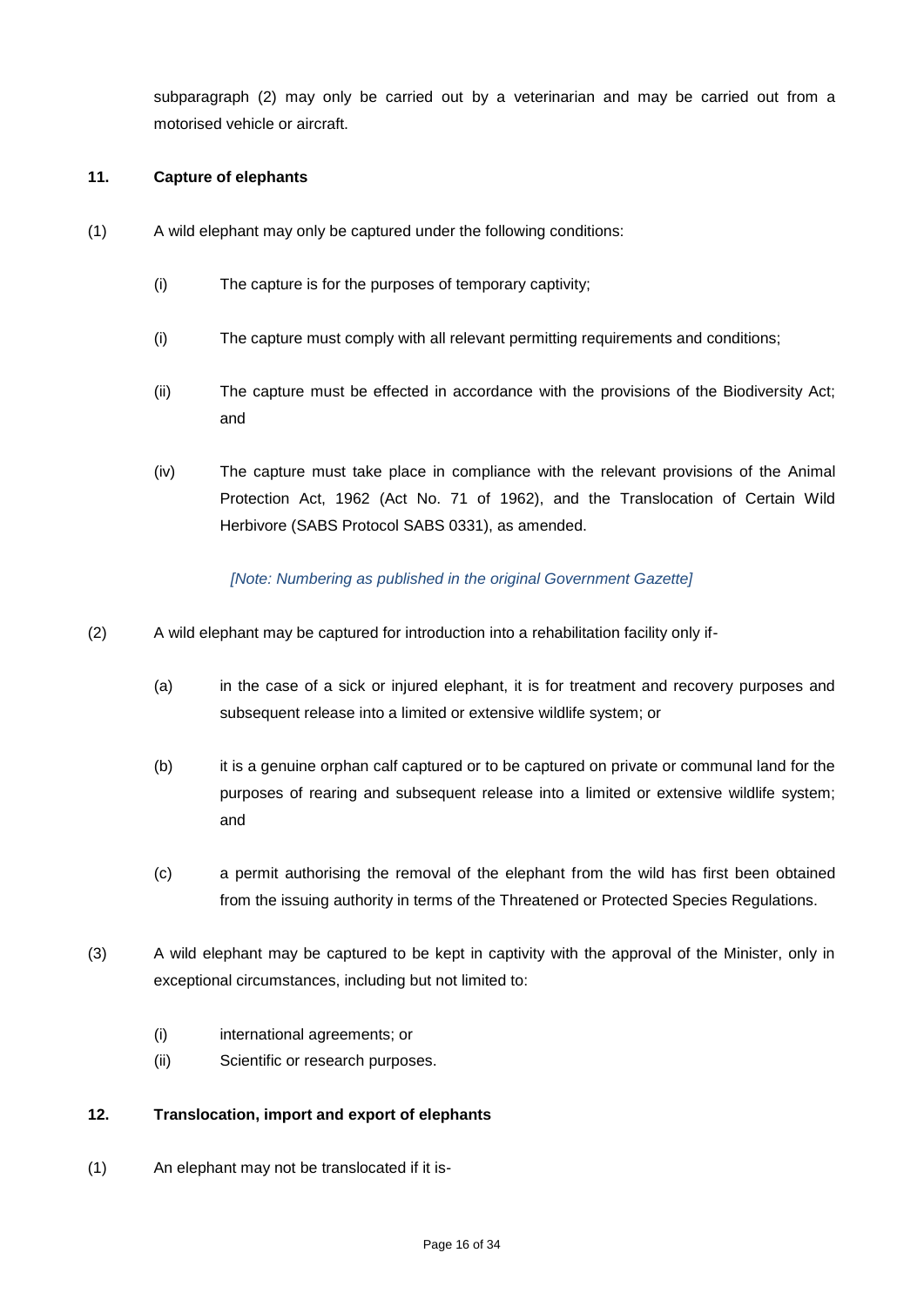- (a) a wild elephant that is intended to be kept in captivity in controlled environment, other than in terms of paragraph 11;
- (b) a wild elephant with a history of crop raiding, fence breaking, damaging property or aggression towards humans or livestock unless it is to be translocated to an area where there is no risk of damage from similar behaviour;
- (c) a wild elephant that has been previously translocated, except under extraordinary conditions; or
- (d) a wild or captive elephant from another country that is intended to be kept in captivity in the Republic.
- (2) An elephant may only be translocated if it is-
	- (a) part of a cow-calf group, and
		- (i) the entire cow-calf group is translocated; and
		- (ii) the calves are more than 2 months old;
	- (b) a bull to be introduced to an area where there is a cow-calf group and the cow-calf group has successfully established a natural range for a period of three months; or
	- (c) for purposes of temporary captivity.
- (3) An elephant may only be translocated on the following conditions:
	- (a) the translocation must comply with all relevant permitting requirements;
	- (b) the translocation must be effected in accordance with the provisions of the Biodiversity Act;
	- (c) the translocation must comply with the relevant provisions of the Animal Protection Act, 1962 (Act No. 71 of 1962), and the Translocation of Certain Wild Herbivore (SABS Protocol SABS 0331), as amended;
	- (d) if elephants are captured within a protected area for the purpose of translocation, the capture must be in accordance with an approved management plan for the protected area within which the elephant occurs;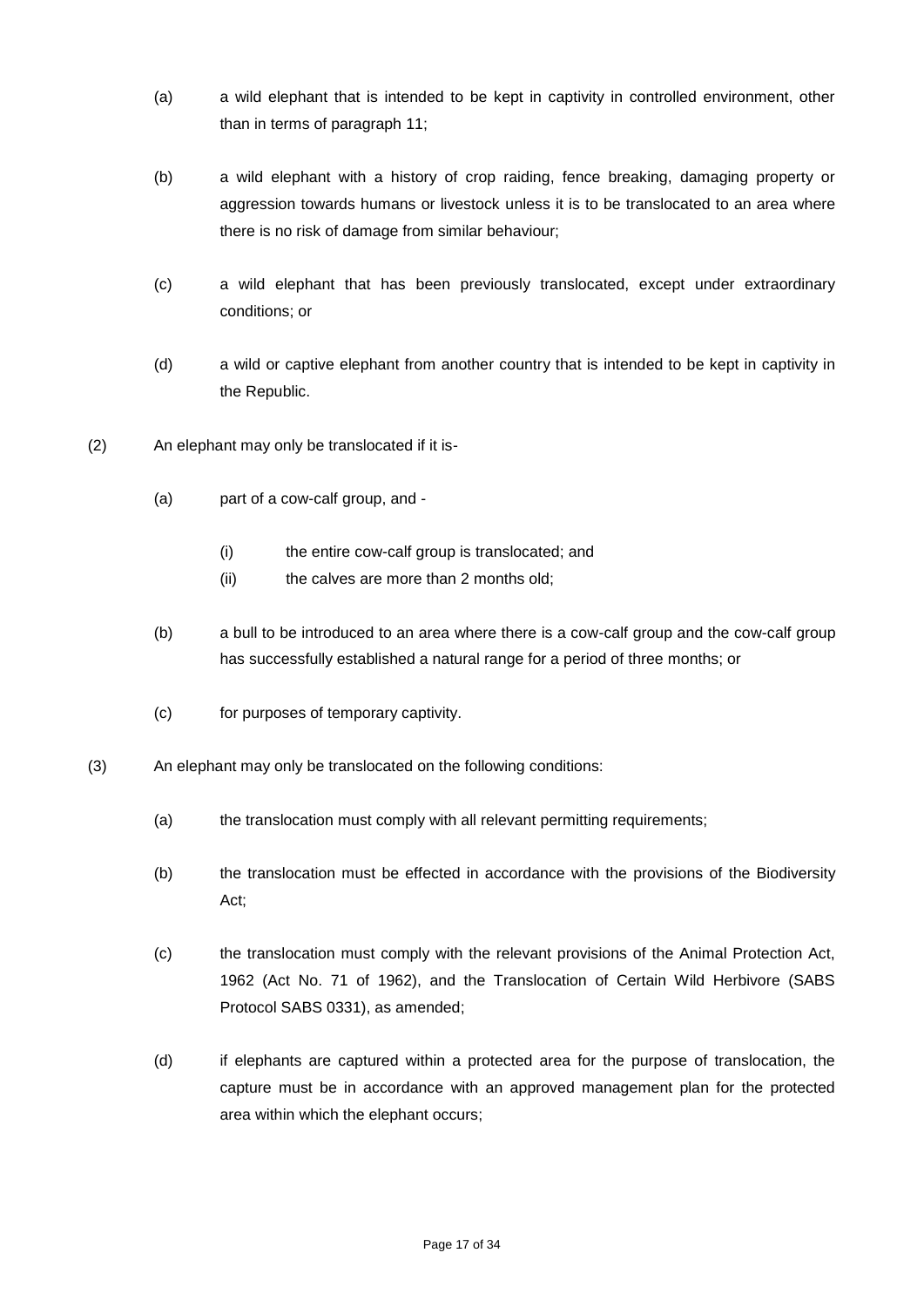- (e) if the elephants are to be introduced into a protected area, the introduction must be in accordance with an approved management plan for the protected area to which the elephant is to be introduced;
- (f) at the point of destination, the elephant must initially be released into a release camp constructed in accordance with the provisions of Annexure IV;
- (g) immediately prior to offloading into a release camp, the matriarch, other adults and juveniles must, if necessary, be tranquilized with short or long-acting tranquilisers; and
- (h) when there is an agreement or exchange programmes between state institutions for exhibition or scientific purposes.
- (4) No wild or captive elephant may be-
	- (a) imported into the Republic; or
	- (b) exported from the Republic, for the purposes of keeping it in captivity in a controlled environment, except in terms of paragraph 11(3) or 12(5).
- (5) Captive elephants which are part of a bona fide circus may be temporarily imported or exported for a limited, specified period, not exceeding the period of performance, for the sole purpose of use in the circus.

#### **13. Release camps**

- (1) A release camp must conform to the requirements of Annexure IV.
- (2) Except for the required management actions and in an emergency, there must be no interaction between a human and an elephant whilst the elephant is in a release camp.
- (3) An elephant may not be kept in a release camp for a period exceeding 6 months except for veterinary treatment.
- (4) Elephants are highly social animals and, other than in extraordinary circumstances, should not be housed separately from all of the other members of their immediate family.
- (5) Subparagraph (3) does not apply in the case of an elephant in quarantine or as prescribed by a veterinarian.

#### **Part 2**

#### **Management of Elephants in the Wild**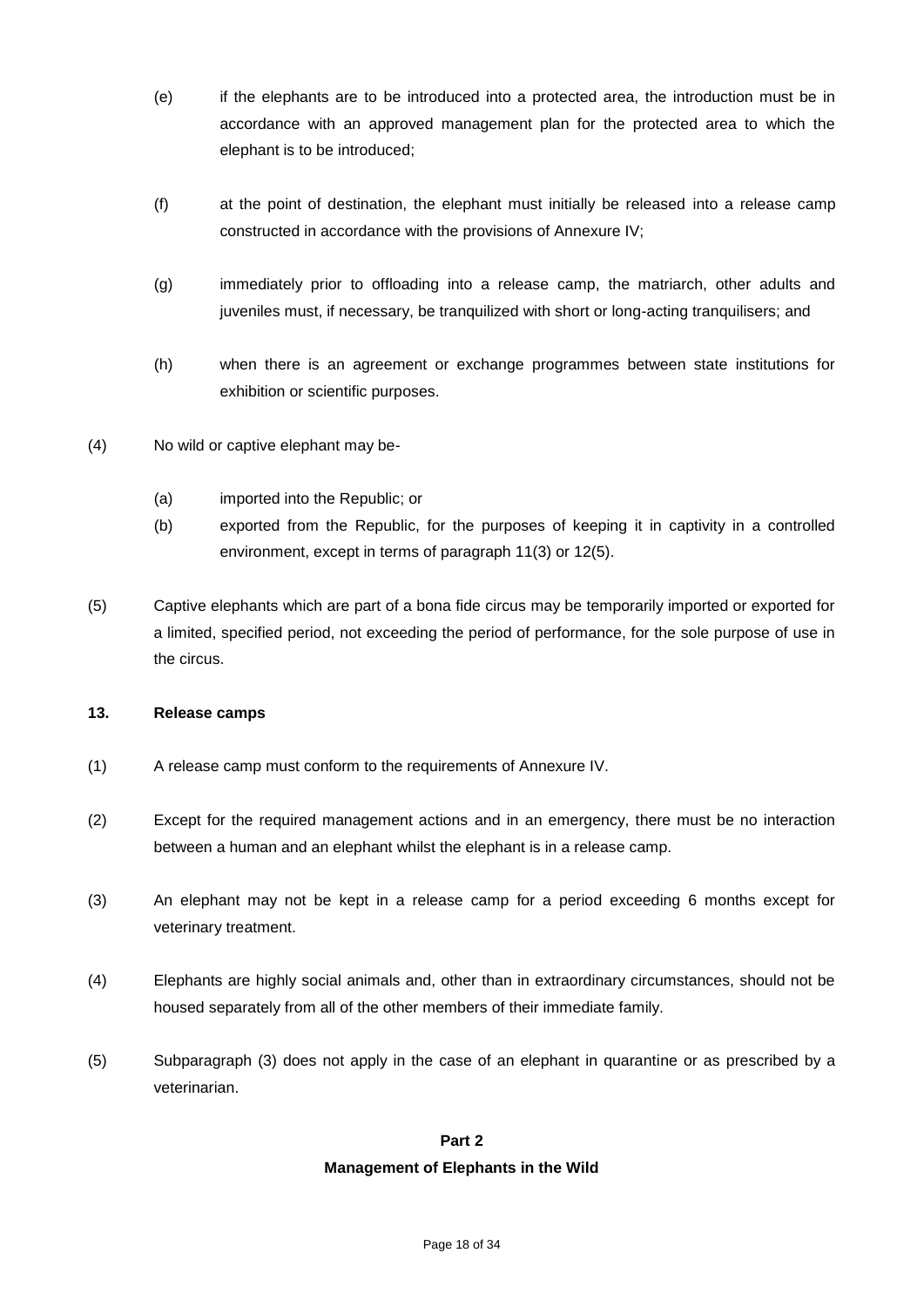### **14. Composition of wild elephant populations**

- (1) An elephant population in the wild must be managed with proper regard for-
	- (a) the highly social nature of elephants;
	- (b) the organised matriarchal system in which they normally operate;
	- (c) the division of the population into different herds;
	- (d) the division of a herd into cow-calf groups each under a matriarch;
	- (e) the existence of adult bulls in a herd outside of the cow-calf groups; and
	- (f) the role of adult bulls in dominating and controlling juvenile males.
- (2) Bull elephants, between twenty-five and thirty-five years old must be introduced into areas where the only male elephants present are juvenile bulls.

#### **15. Control of wild elephant population sizes and distribution**

- (1) Should it become necessary, within the objectives of the management plan of the area concerned to manage the size, or the composition or the rate of growth of a wild elephant population it must-
	- (a) take place in terms of the management plan applicable to the area in which the population occurs and to the population;
	- (b) use one or a combination of the following management options:
		- (i) Contraception in terms of paragraph 17;
		- (ii) Range manipulation in terms of paragraph 18;
		- (iii) Translocation in terms of paragraph 12(2) and (3);
		- $(iv)$  Introduction of elephants in terms of paragraph 16 or 12(1);
		- (v) Hunting in terms of paragraph 20 and 21; or
		- (vi) Culling in terms of these Norms and Standards as well as the Threatened or Protected Species Regulations.
- (2) Should it become necessary, within the objectives of the management plan of the area concerned to manage the spatial distribution of a wild elephant population within the boundaries of the area, it must-
	- (a) take place in terms of the management plan applicable to the area in which the population occurs and to the population;
	- (b) use one or a combination of the following management options:
		- (i) Contraception in terms of paragraph 17;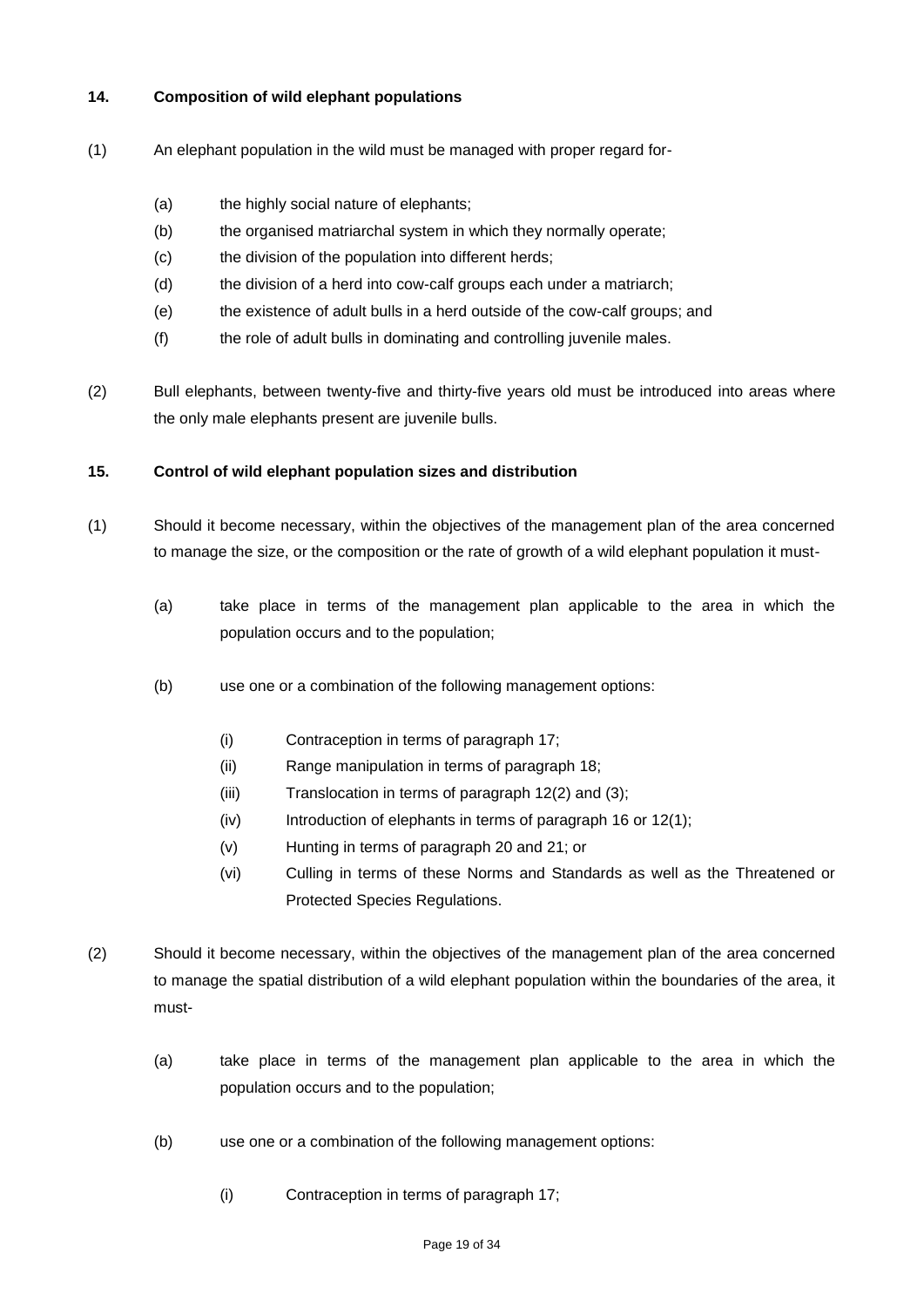- (ii) Range manipulation in terms of 18;
- (iii) Translocation in terms of sub-paragraphs 12(2) and (3); or
- (iv) Introduction of elephants in terms of paragraph  $12(1)$  or  $16(1)(b)$ .
- (3) The flow diagram in Annexure VI may be used as a guideline to determine the appropriate option.

#### **16. Establishment of new populations of wild elephants**

- (1) A new population of wild elephants may be established by-
	- (a) translocation of elephants from an existing population of wild elephants; or
	- (b) introduction of captive elephants into a limited or an extensive wildlife system only after the issuing authority is satisfied that the elephants have been fully rehabilitated.
- (2) A new population of wild elephants may be established subject to the following conditions:
	- (a) The prior approval of a management plan for the population;
	- (b) The prior assessment of the suitability of the land to which the population is to be translocated in terms of paragraph 12;
	- (c) Adequate enclosure in terms of paragraph 9;
	- (d) Stipulation of the initial population structures taking into account-
		- (i) the matriarchal society of the animals;
		- (ii) the initial population should not be less than 6 suitable animals, and should consist of a cow-calf group; and
		- (iii) that adult bulls may only be introduced once the cow-calf group has successfully established a natural range;
	- (e) Identification of the long term population structure in view of the management objectives of the population;
	- (f) Written notification of the intended establishment to adjacent landowners, communities and any other person who may be directly affected by the intended establishment and requesting written comments within a period of thirty days; and
	- (g) The issuing of a permit by the issuing authority.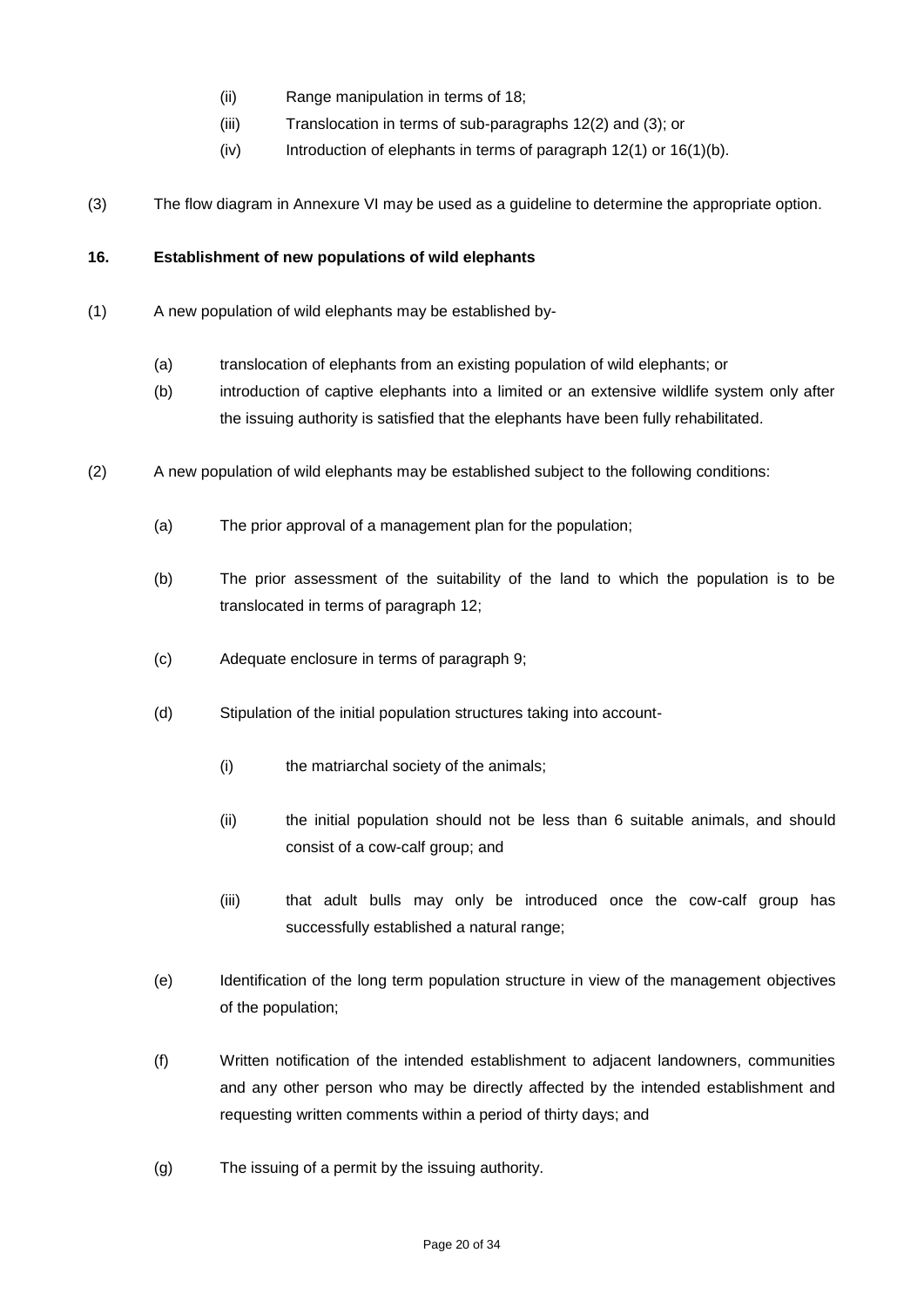### **17. Contraception**

- (1) The responsible person undertaking a programme to control the size of an elephant population by reducing the rate of reproduction of the elephant population using contraceptives must take into account that-
	- (a) contraception is-
		- (i) undesirable if it requires regular sedation of an elephant;
		- (ii) difficult to implement in a large population;
		- (iii) most appropriate in a small elephant population of 20 or less and has an uncertain or limited ability to reduce the number of elephants within a large population; or
		- (iv) not effective in providing immediate control of an elephant population or dealing with the immediate need to reduce the size of an elephant population;
	- (b) the use of vasectomy procedures in elephants are currently complex and until scientific knowledge improves, should only be considered in small populations; and
	- (c) in publicly and privately owned protected areas, contraception should only be used in the context of approved research projects that are adequately designed to ensure meaningful conclusions regarding the efficacy of the techniques.
- (2) Contraceptives must be-
	- (a) administered by a registered veterinarian; and
	- (b) applied in accordance with the Medicines and Related Substances Act, 1965 (Act No. 101 of 1965).
- (3) A monitoring programme must be implemented to evaluate the effects of a contraception programme on the elephants.
- (4) Vasectomy procedures must be
	- (a) undertaken by a veterinarian; and
	- (b) applied in accordance with the Veterinary and Para-Veterinary Professions Act, 19 of 1982 and the Medicines and Related Substances Act, 1965 (Act No.101 of 1965).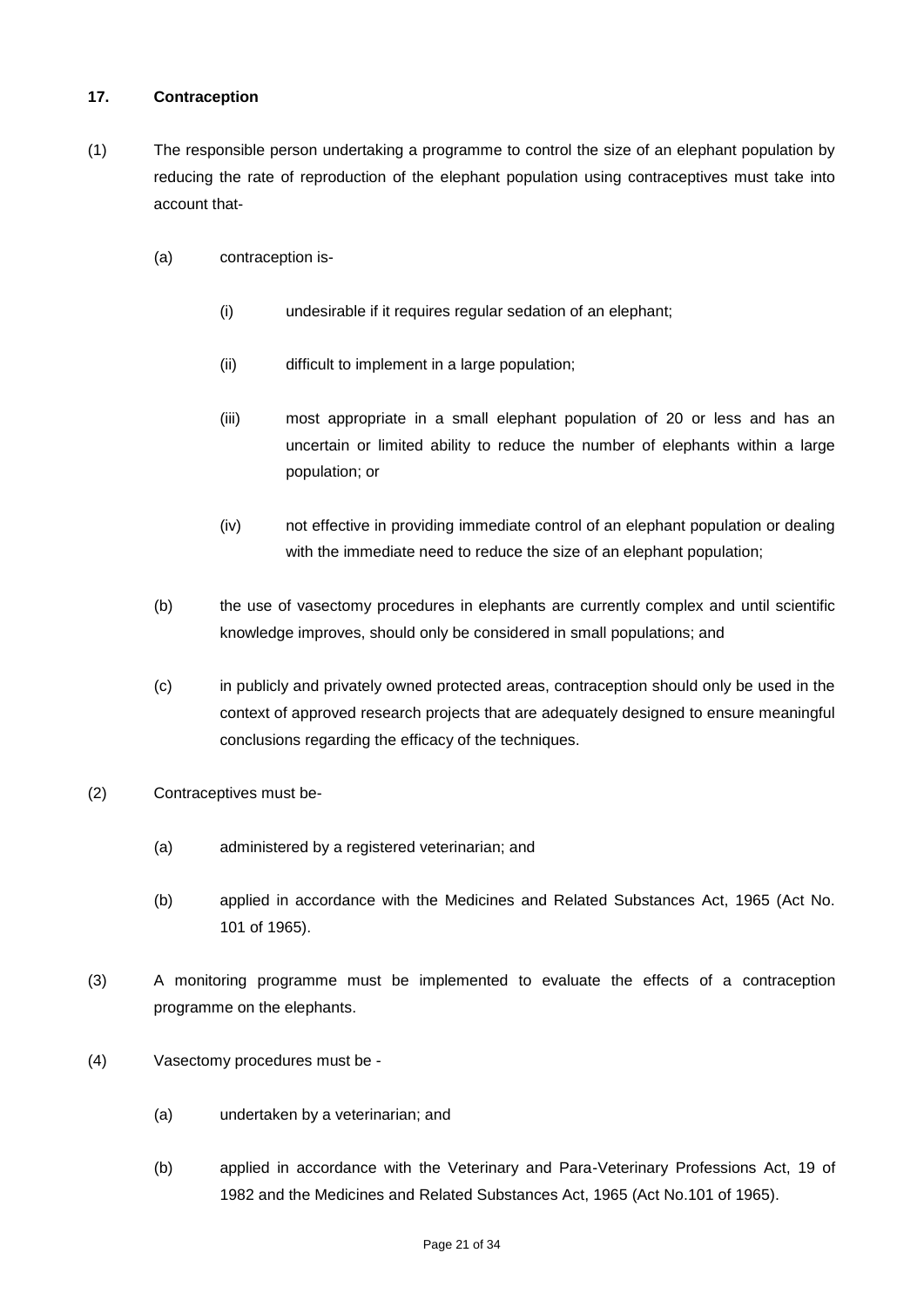### **18. Range manipulation**

The movement of an elephant in the area in which it normally ranges may be altered by using one or a combination of the following methods, without compromising biodiversity objectives:

- (a) Management of the water supply of the elephants;
- (b) Management of the feed supply of the elephants;
- (c) The controlled use of fire in appropriate situations;
- (d) Preventing the elephants from entering or leaving a particular area of the land by:
	- (i) erecting of enclosure fences; or
	- (ii) erection of exclosure fences;
- (e) The creation of corridors of movement between different areas; or
- (f) The expansion of the range by acquisition of additional land.

# **19. Culling**

Culling may be used to reduce the size of an elephant population subject to the following conditions:

- (a) Culling may be undertaken only in terms of a culling plan prepared by the responsible person with the assistance of an ecologist who is a recognised elephant management specialist and approved by the relevant issuing authority that sets out the conditions under which culling would take place and the manner in which the cull would to be implemented;
- (b) The culling plan must provide the issuing authority with the following information relating to the culling operation:
	- (i) evidence that the actual or projected elephant numbers at a specific location are incompatible with the agreed land use objectives spelt out in the management plan and that a reduction in population numbers is therefore necessary;
	- (ii) evidence that all other population management options, referred to in paragraph 15 have been rejected by the ecologist referred to in 19 (a) after appropriate consideration and evaluation;
	- (iii) proposed number of elephants to be culled;
	- (iv) proposed method of animal selection;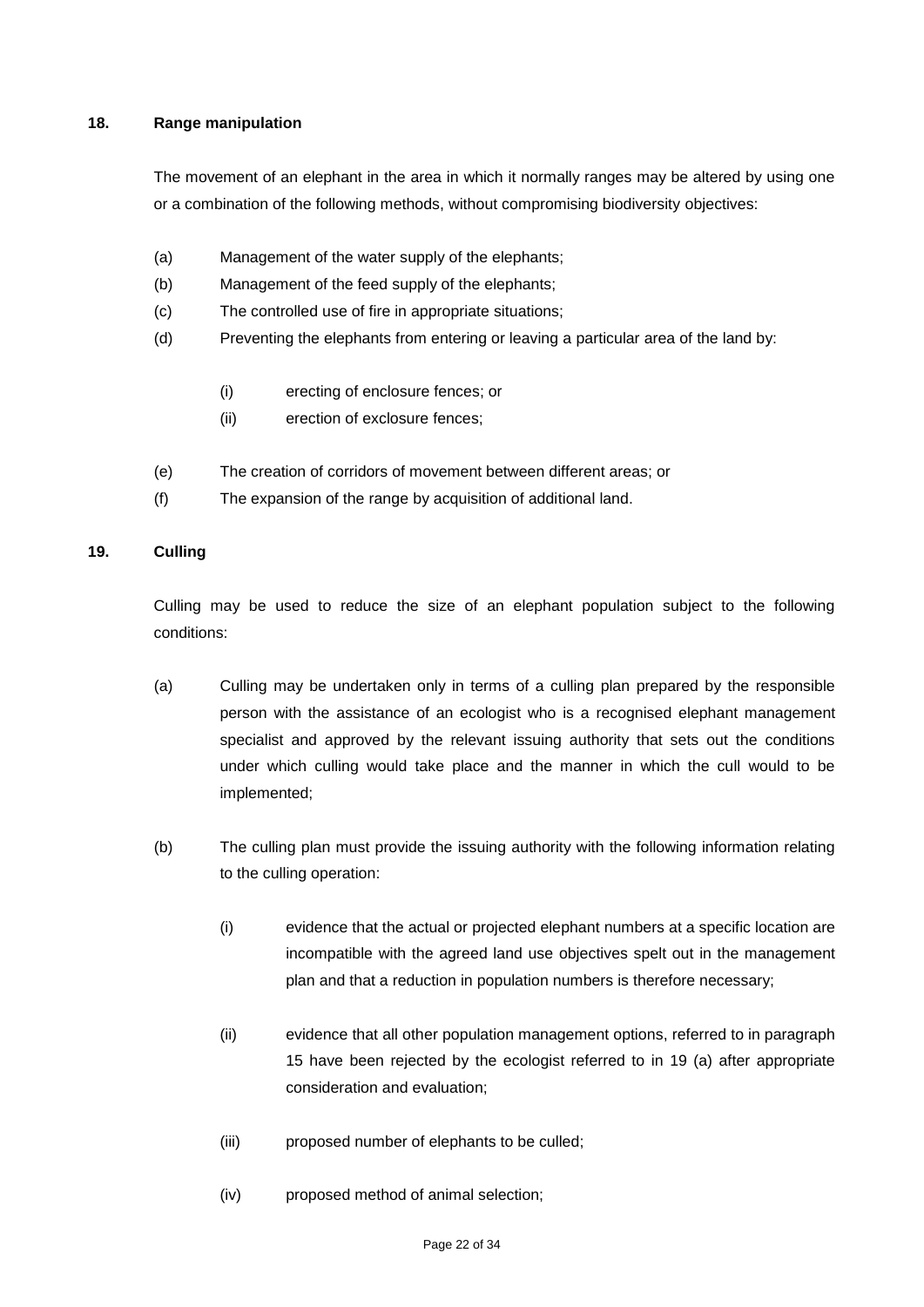- (v) proposed time frames;
- (vi) proposed culling methods; and
- (vii) intended use of products;
- (c) An elephant may not be culled if it is-
	- (i) part of a cow-calf group unless the entire cow-calf group, including the matriarch and juvenile bulls, is culled; or
	- (ii) part of a group comprising only juvenile elephants, unless the entire group is culled;
- (d) Culling must be done with-
	- (i) quick and humane methods;
	- (ii) a rifle with a minimum calibre of .375 inches; and
	- (iii) a bullet of a full metal jacket monolithic construction with a minimum weight of 300 grains and shall not include bullets of soft-nosed construction; and
- (e) The use of suxamethonium (Scoline) in culling is prohibited.

# **Part 3 Hunting**

### **20. Hunting of elephants**

- (1) Only the following elephants may be hunted:
	- (a) Solitary males;
	- (b) Females, in terms of regulation 14(2)(b) of the Threatened or Protected Species Regulations and paragraph 25 of these Norms and Standards; and
	- (c) Females on private or communal land according to the management plan.
- (2) Subject to the exceptions in subparagraph (1) no elephant may be hunted in the immediate proximity of any female/calf group.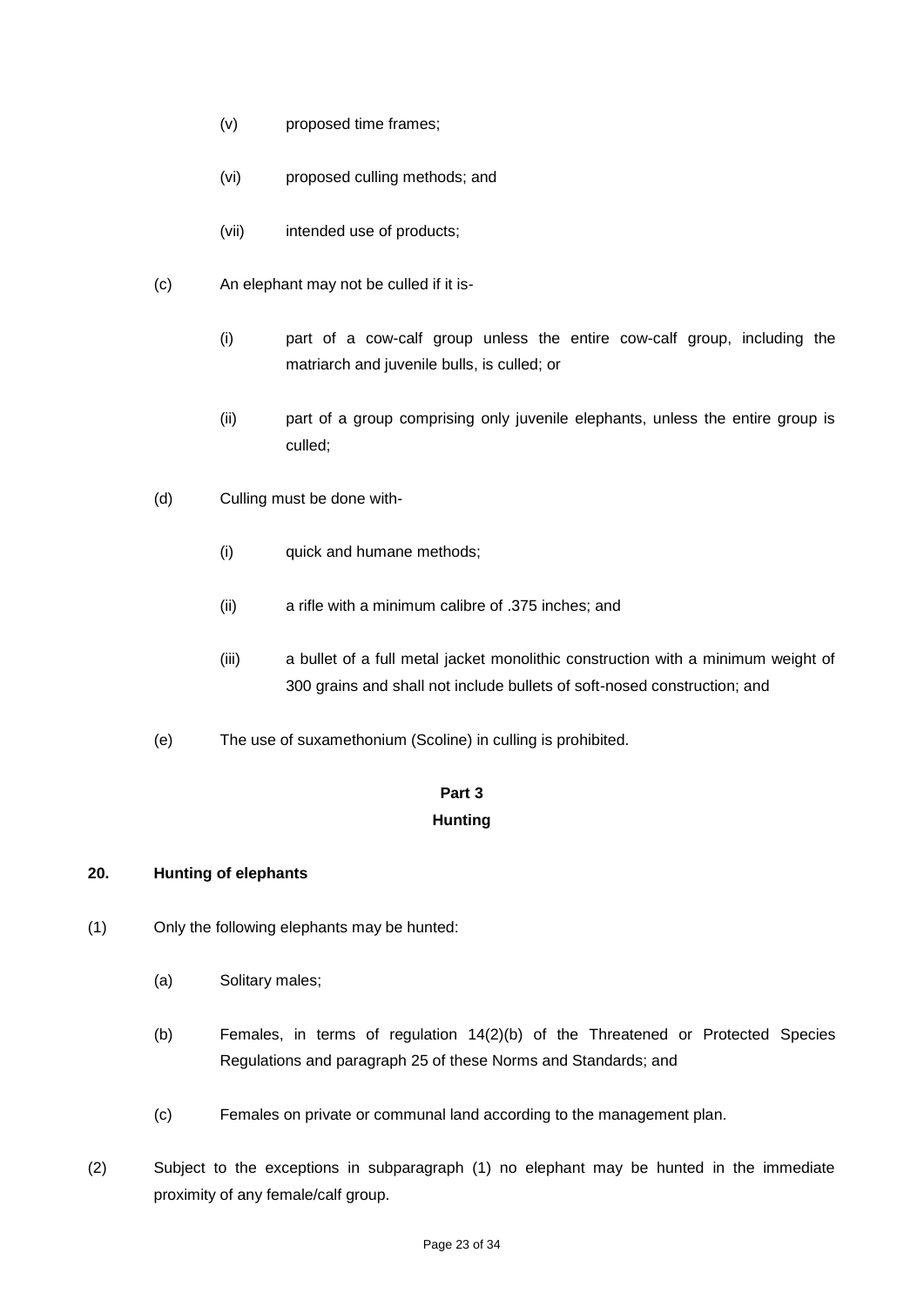- (3) A professional hunter registered with the issuing authority must be present for the full duration and supervise each hunt, when the hunter is a non South African citizen.
- (4) A hunt must be carried out in compliance with the provisions of the Threatened or Protected Species Regulations and paragraphs 20 and 21 of these Norms and Standards.

### **21. Hunting methods**

In addition to those methods regulated in terms of Regulation 26 of Threatened or Protected Species Regulations; the following methods of hunting elephants are prohibited:

- (a) driving an elephant by any means;
- (b) hunting within 500 metres of a water hole or watering point;
- (c) using a pitfall; or
- (d) hunting with-
	- (i) a rifle with a calibre of less than .375 H&H; and
	- (ii) a bullet with a full metal jacket or monolithic construction with a weight of not less than 286 grains or heavier bullet of monolithic or full metal jacket construction.

### **Part 4**

#### **Captive elephants**

#### **22. Provisions for captive elephants**

- (1) The provisions of the Animals Protection Act, 1962 (Act No. 71 of 1962), the Performing Animals Act, 1935 (Act No. 24 of 1935) and these Norms and Standards will apply to the general management of captive elephants as prescribed.
- (2) The Minister shall within 12 months of these Norms and Standards coming into effect, publish an Annexure VII that provides Minimum Standards for the management of captive elephants, and compliance with these Minimum Standards shall be a requirement of the Management Plan and a condition of permits for keeping of elephants in captivity.

### **23. Keeping elephants in captivity**

An elephant may only be kept in captivity if -

(a) it was already permitted to be kept in captivity on the date that these Norms and Standards came into effect; or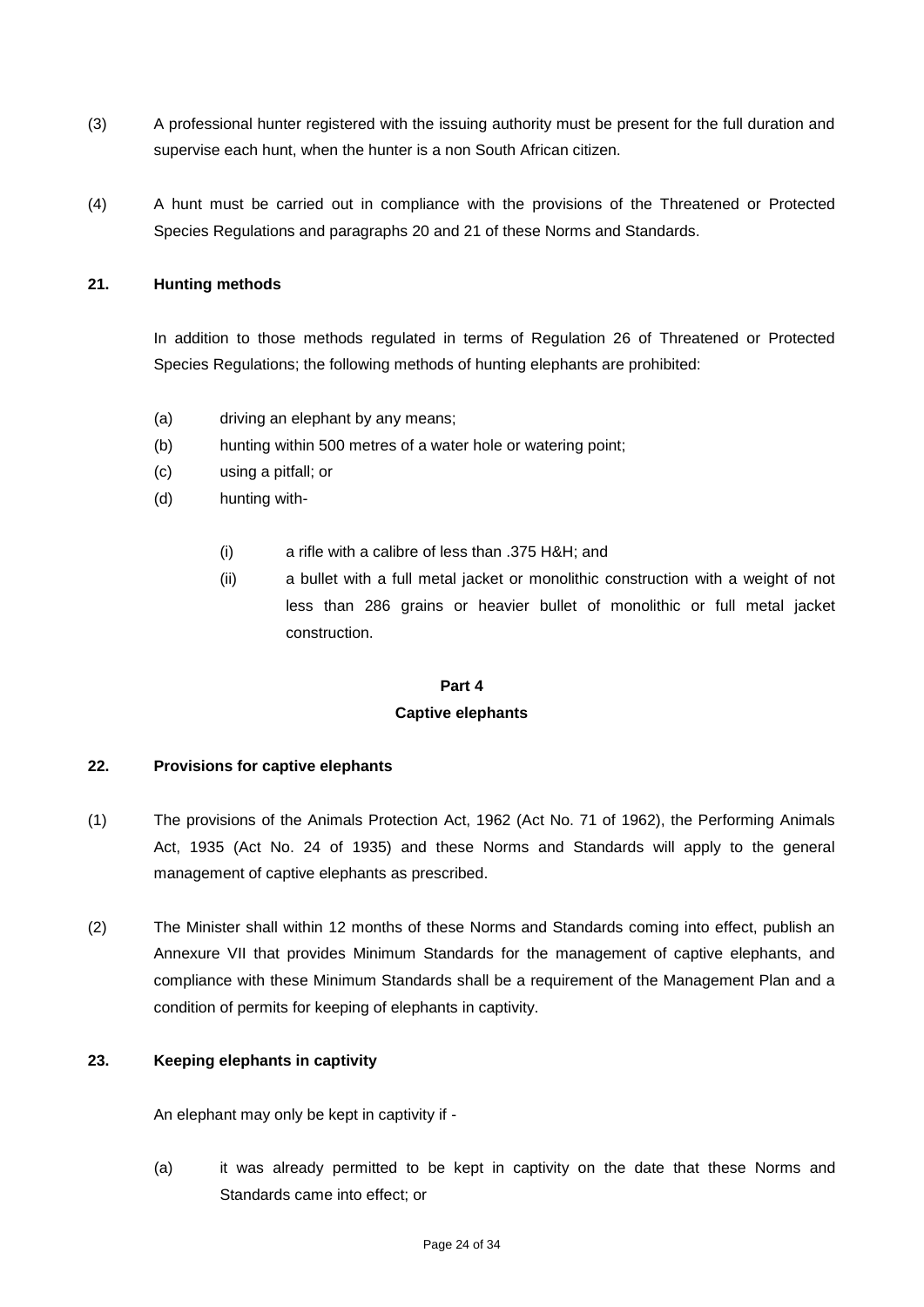(b) it was conceived naturally and born in captivity in a controlled environment to captive elephants as per the approved management plan.

### **24. Registration of captive facilities for elephants**

The owner of captive elephants is responsible to -

- (a) apply to register the facility in terms of regulation 27 of the Threatened and Protected Species Regulations, 2007 and keep a register / stud book of each captive elephant at the facility;
- (b) submit to the issuing authority a management plan complying with the requirements as set out in Annexure II; and
- (c) comply with any other relevant policy, procedure or framework that provides guidance for the management of elephants and that is approved by the Minister.

# **Part 5 Escaped or Roaming Elephants**

### **25. Escaped or roaming elephants**

- (1) The obligation to control an elephant that has escaped from a protected area or an adequately enclosed area lies with the responsible person and issuing authority.
- (2) The issuing authority is responsible to act as facilitator between the responsible person and the owner of or manager or other person in control of the property onto which the elephant has escaped to identify appropriate steps that may be taken to deal with the escaped elephant and the consequences of its escape.
- (3) The responsible person is responsible to apply to the issuing authority for permission to:
	- (a) capture the escaped elephant and return it to its normal range; or
	- (b) subject to the written approval of the owner of or manager or other person in control of the property onto which the elephant has escaped-
		- (i) hunt or arrange for the escaped elephant to be hunted; or
		- (ii) destroy the escaped elephant or arrange for the escaped elephant to be destroyed.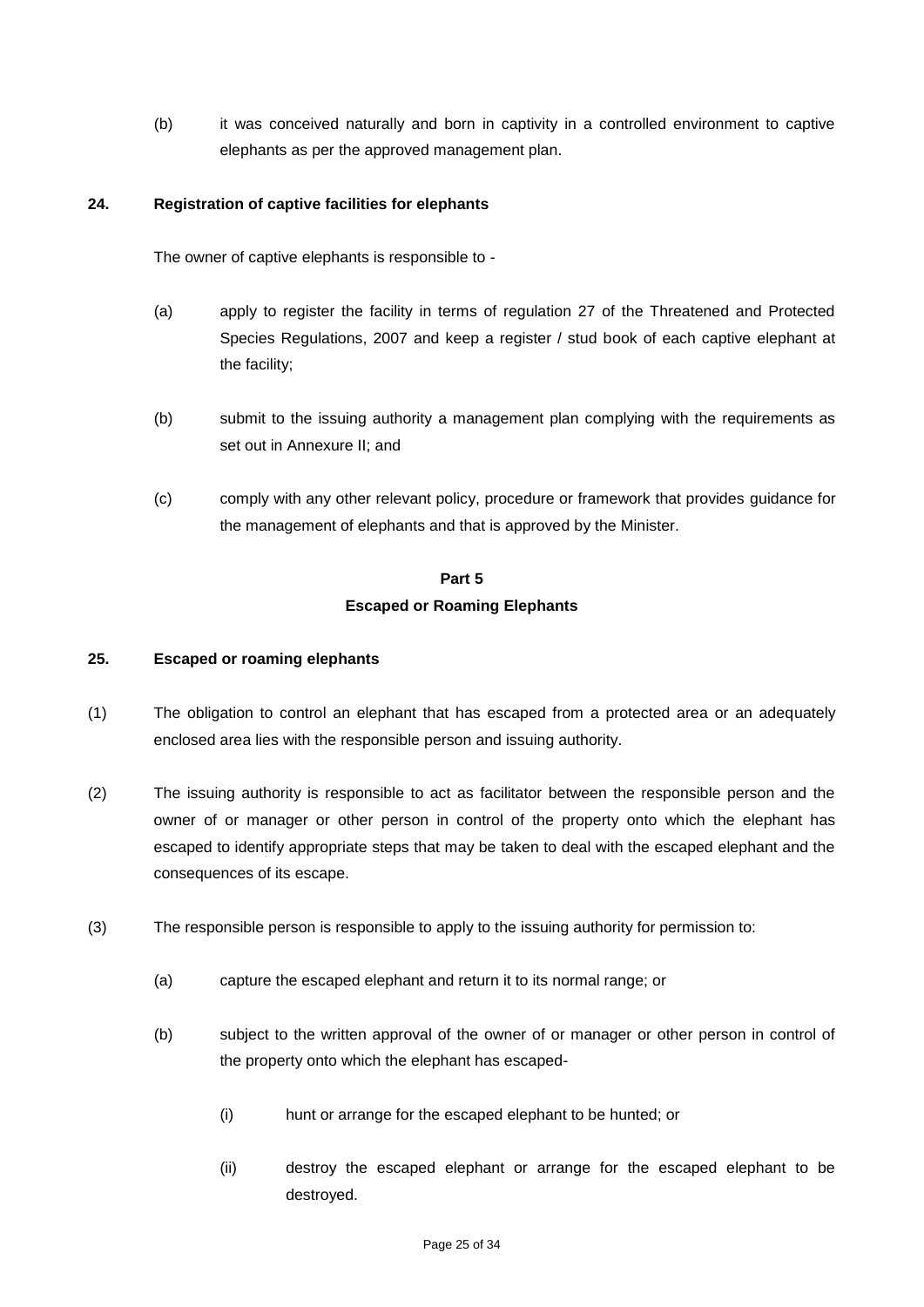- (4) Should the responsible person fail to take steps in terms of sub-paragraph (5), the owner of the property onto which the elephant has escaped may-
	- (a) apply for a permit in terms of the Threatened and Protected Species Regulations, 2007 to-
		- (i) capture and-
			- (aa) return the elephant to its normal range; or
			- (bb) keep the elephant; or
		- (ii) hunt or arrange for the escaped elephant to be hunted; or
		- (iii) destroy or have the elephant destroyed; and
	- (b) recover the cost incurred in terms of sub-paragraph (a)(i) or (iii) from the responsible person.
- (5) An application in terms of subparagraph (4) must be accompanied with proof that the responsible person has been notified that the elephant has escaped from its normal range and the area in which it is currently ranging.
- (6) The obligation to control a roaming elephant whose origin can not readily be determined lies with the issuing authority or the owner of or manager or other person in control of the property onto which the elephant has roamed, in consultation with the issuing authority.
- (7) The responsible person, the owner of or manager or other person in control of the property onto which the elephant has roamed, must report such an incident to the issuing authority within a period not exceeding 24 hours after the incident has occurred.
- (8) In the case where the origin of the elephant can not readily be determined, the owner of the property onto which the elephant has roamed may -
	- (a) in terms of the Threatened and Protected Species Regulations, 2007 apply to the issuing authority for a permit to-
		- (i) capture and keep the elephant;
		- (ii) hunt or arrange for the roaming elephant to be hunted; or
		- (iii) have the elephant destroyed at his own cost and for his own account; or
	- (b) request that the issuing authority take responsibility for the elephant.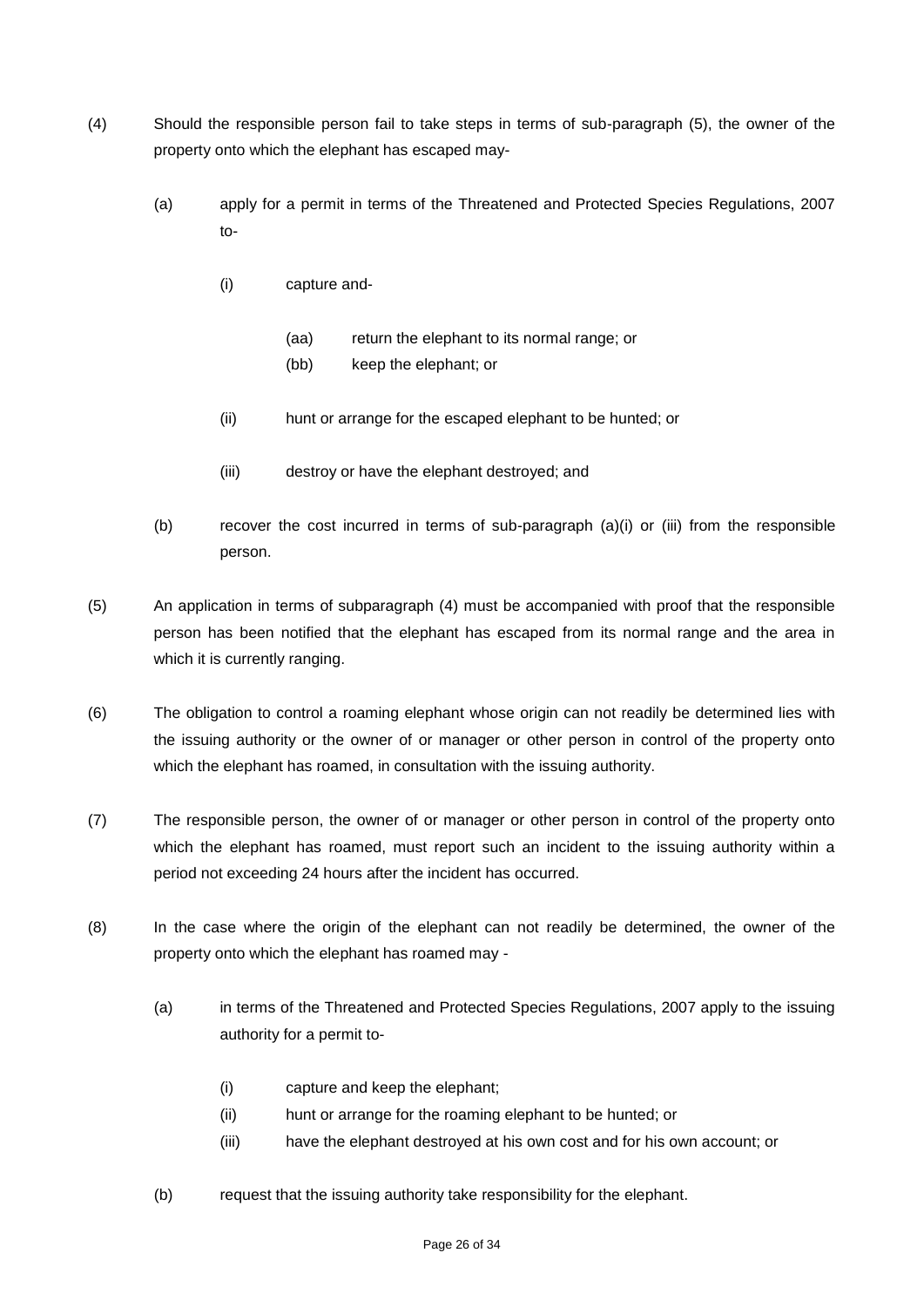- (9) The issuing authority is responsible to immediately take such steps as it deems appropriate to deal with the escaped or roaming elephant if-
	- (a) notwithstanding the provisions of sub-paragraphs (3), (4) or (5), it is of the view that the elephant poses an immediate threat to people or may become damage causing;
	- (b) the responsible person fails to expeditiously take steps pursuant to a permission granted in terms of sub-paragraph (6)(a); or
	- (c) the owner of or manager or other person in control of the property onto which the elephant has escaped or roamed fails to expeditiously take steps pursuant to a permission granted in terms of sub-paragraph (6)(b).

# **Part 6 General**

#### **26. Short title and commencement**

These norms and standards are called the National Norms and Standards for the Management of Elephants in South Africa, 2008, and take effect on 1 May 2008.

# **ANNEXURE I**

# **MANAGEMENT PUNS FOR WILD ELEPHANTS**

A management plan for a wild elephant shall contain at least all the following information:

# **Section A - General information and inventory**

- **1. General**
- 1.1 Names of owner and manager.
- 1.2 Postal address.
- 1.3 Telephone and fax numbers.
- 1.4 Farm name (including all registered farm names, numbers and portion numbers in the fenced area).
- 1.5 Precise extent of the property and the specific enclosure where the elephants will be kept.
- 1.6 Description of the land uses and activities on all neighbouring properties. Description of land uses must be specific such as irrigation farming.
- 1.7 Name, contact details and qualifications of an ecologist or compiler of the plan or person who did the survey.
- 1.8 Proximity to settlements, rural communities and tribal land.
- 1.9 Information as to whether there is potential for enlarging the property.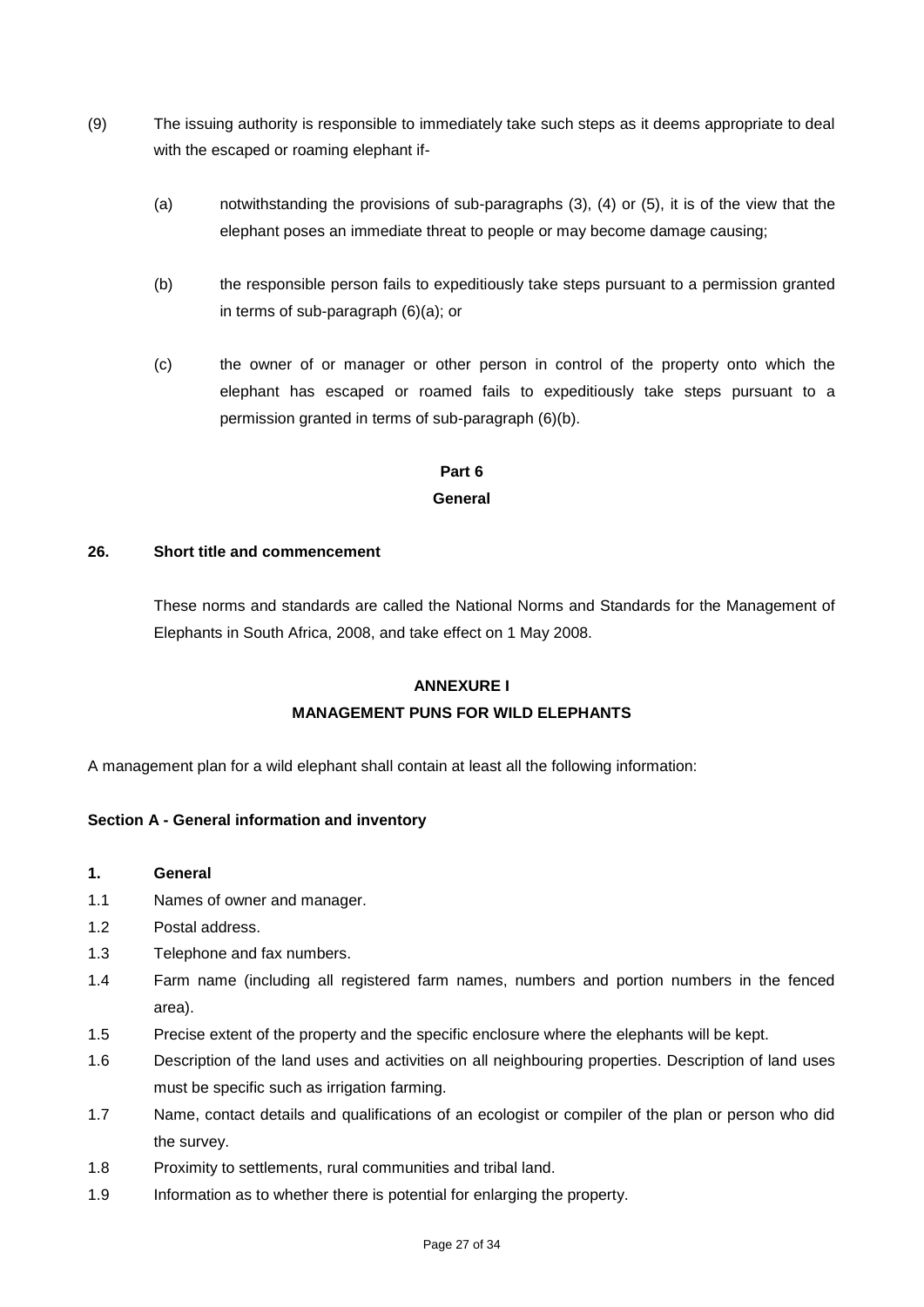1.10 Specifications of the perimeter fence.

# **2. Ecological**

- 2.1 General climatic and hydrological data (e.g. rainfall, temperatures).
- 2.2 General description of the geology.
- 2.3 General description of the soils.
- 2.4 Detailed description of the vegetation.
- 2.5 Preferred management density of elephants.
- 2.6 Game species and numbers present on property.
- 2.7 Sensitive habitats and species.
- 2.8 Disturbed or degraded areas such as bush encroachment and soil erosion.
- 2.9 Description of all available water bodies and distribution thereof described.
- 2.10 Maps:
	- (a) Location map.
	- (b) Topographic map of property (boundary of farm(s) and camp(s), roads, water points, infrastructure, etc.).
	- (c) Vegetation communities.

Ecological information should be collected and analysed by an ecologist. Methods used should be scientific and described in detail. The scale of the maps should be at least 1 -50 000.

#### **Section B - Management goals and objectives**

#### **3. Habitat**

- 3.1 Veld condition monitoring methods and time schedules.
- 3.2 Rehabilitation programme for degraded areas.
- 3.3 Fire management plan.
- 3.4 Water provision.
- 3.5 Population management of other wildlife species.
- 3.6 Preferred management density.

#### **4. Information pertaining to elephants**

- 4.1 Purpose of introduced elephant.
- 4.2 Public participation reports, where there is contractual arrangements between the management authority of a protected area and a private land owner(s).
- 4.3 Specifications for the release camp.
- 4.4 Control of elephant population size.
- 4.5 If and how sex and age ratios will be manipulated.
- 4.6 Measures to prevent poaching.
- 4.7 Provision for adequate insurance.
- 4.8 Contingency plans to deal with elephant problems (including contact details of responsible manager, veterinary practitioner and capture operator/s)-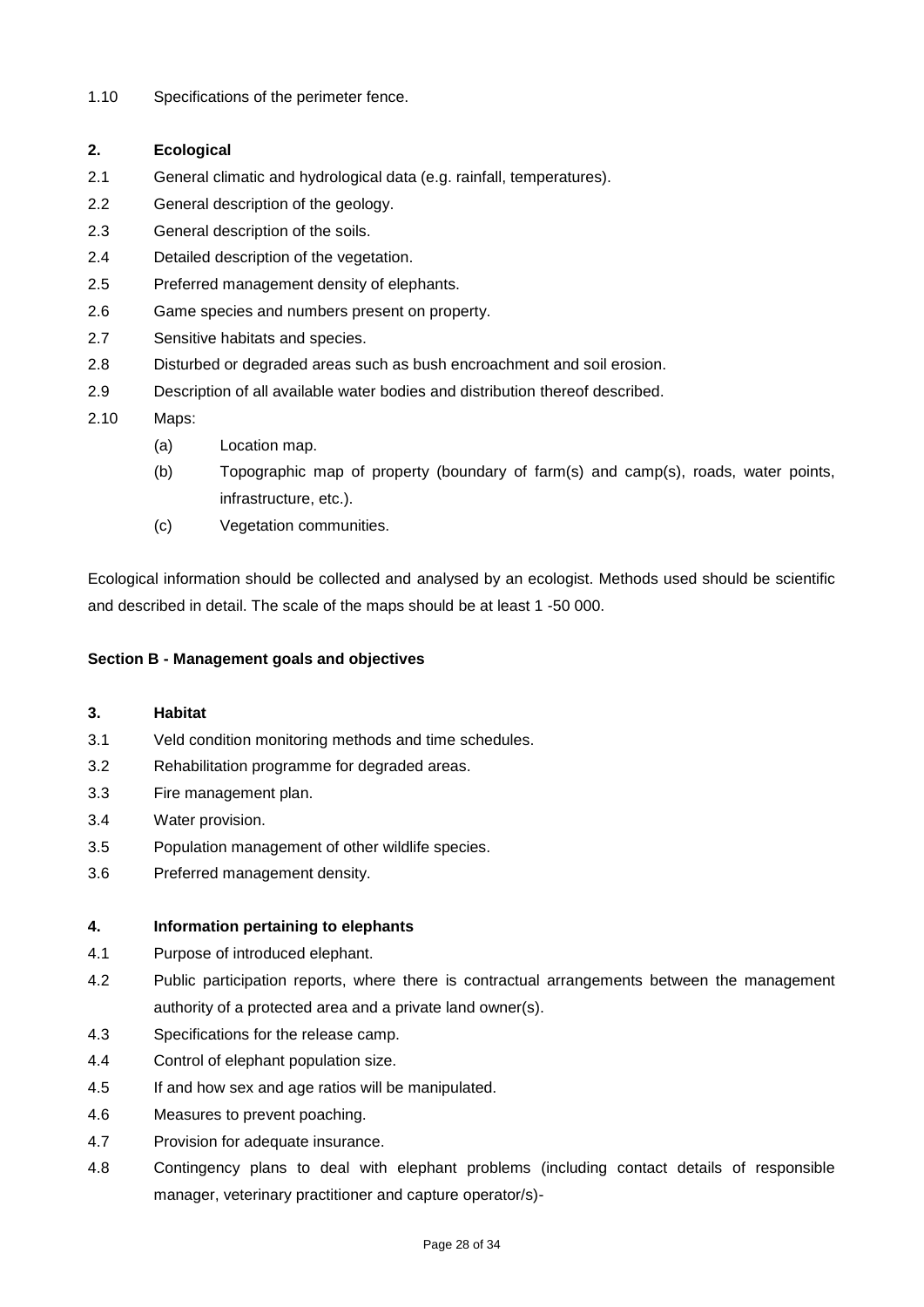- (a) in the case of the fence being unable to contain the elephants.
- (b) in the case of the alteration of the habitat beyond acceptable limits.

4.9 Feeding scheme in case of a natural food supply shortfall.

4.10 Threat analysis and security plan.

# **Section C - Information to be provided after approval for the introduction of elephants, but before a permit may be issued**

#### **5. Details of the elephants**

- 5.1 The complete translocation history of each individual:
	- (a) Origin of the elephants (e.g. location, habitat, fencing and size of reserve/farm); and
	- (b) The age of elephants and selection of elephants to be translocated (e.g. exposure to tourists, fences and boma).
- 5.2 Serial numbers of transponders (microchips) to be inserted where appropriate.
- 5.3 The management of the capture, transport and keeping in boma (including sedation) of elephants, as well as the name of the acting veterinary practitioner.

**Two hard copies of the management plan must be handed in at the provincial authority. The applicant will be informed in writing if the plan has been accepted/rejected or if the plan has to be amended.**

### **ANNEXURE II**

# **MANAGEMENT PLANS FOR CAPTIVE ELEPHANTS**

# **A management plan for captive elephants shall contain at least all of the following information:**

#### **Section A - General information and inventory**

- 1.1 Names of owner and manager.
- 1.2 Postal address.
- 1.3 Telephone and fax numbers.
- 1.4 Farm name (including all registered farm names, numbers and portion numbers in the fenced area).
- 1.5 Precise extent of the property and the specific enclosure details where the elephants will be kept.
- 1.6 Description of the land uses and activities on all neighbouring properties. Description of land uses must be specific such as irrigation farming.
- 1.7 Name, contact details and qualifications of an ecologist, should one have been consulted, who did the survey.
- 1.8 Proximity to settlements, rural communities and tribal land.
- 1.9 Information as to whether there is potential for enlarging the property.
- 1.10 Specifications of the perimeter fence and / or adequate enclosure.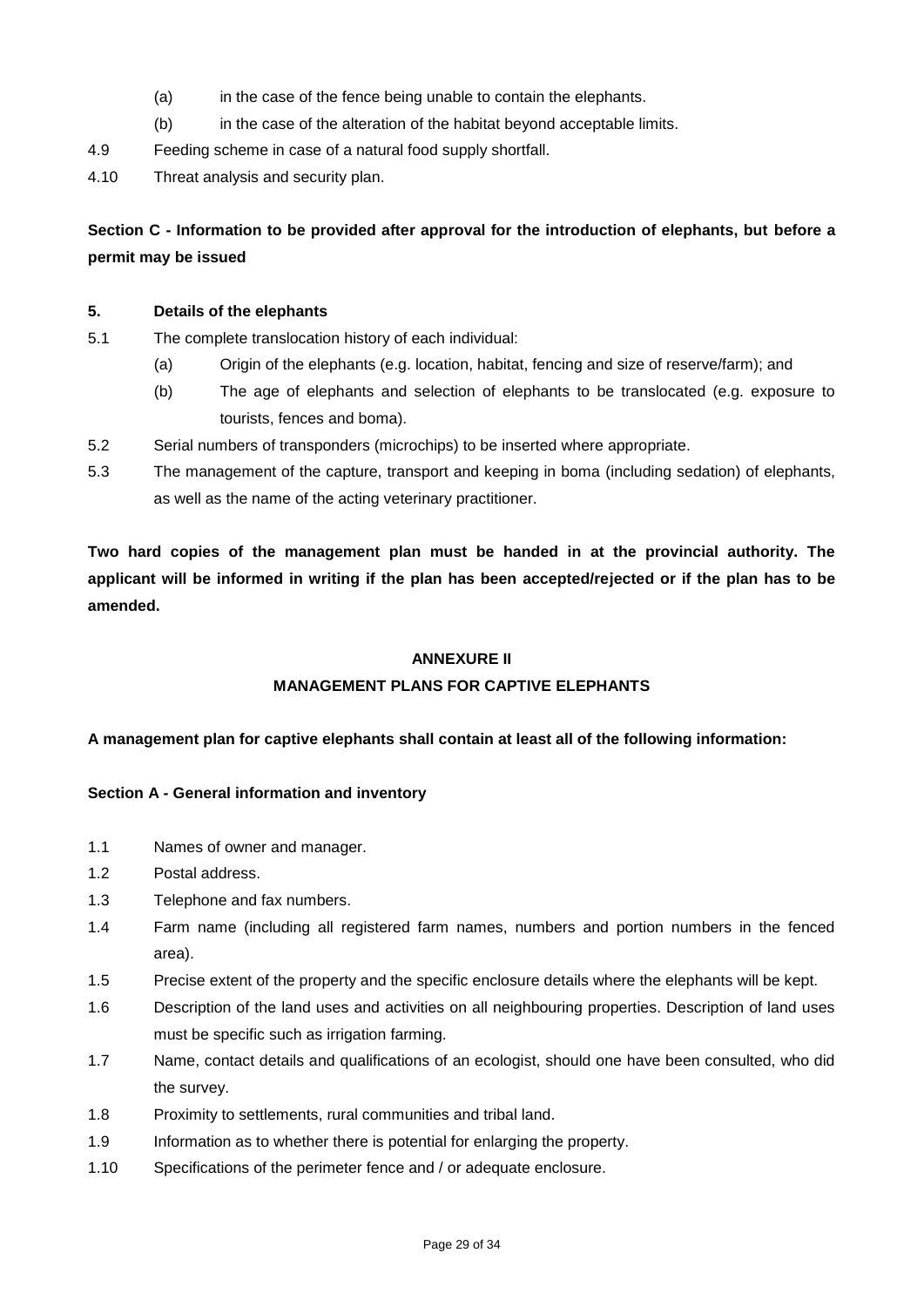### **Section B - Specific information relating to elephants**

- 2.1 Purpose of keeping captive elephants and proposed uses of the elephant.
- 2.2 Projected elephant numbers for next 5,10 and 20 years.
- 2.3 Control of elephant population sizes management options to be used if required.
- 2.4 Proof of notification of neighbours.
- 2.5 Measures to prevent poaching, unnecessary and/or deliberate disturbances and harassing.
- 2.6 Provision for adequate insurance.
- 2.7 Contingency plans to deal with elephant problems (including contact details of responsible manager, veterinary practitioner and capture operator/s)-
	- (a) in the case of the fence being unable to contain the elephants.
	- (b) in the case of the alteration of the habitat beyond acceptable limits.
- 2.6 Description of housing facilities.
- 2.7 Description of activities, training methods and tools used.
- 2.8 Identification characteristics of individual elephants to be provided to the issuing authority within 30 days after approval.
- 2.9 Serial numbers of transponders (microchips or any other current form of tracking for elephants more than two (2) years old) to be inserted, to be provided to the issuing authority within 30 days after approval.
- 2.10 Description of provisions to minimise stress and trauma to the elephants.
- 2.11 Description of provisions to cater for the social structure of the elephants.
- 2.12 Description of projected growth patterns and measures for population management.
- 2.13 Description of provisions relating to veterinary care.
- 2.14 The complete history of each individual:
	- (a) Origin of the elephants (e.g. location, habitat, fencing and size of reserve/farm).
	- (b) The age of elephants.
- 2.15 Emergency procedures describing the following:
	- (a) Reactive and preventative procedures for elephants out of control, injured or sick elephants;
	- (b) Personnel emergency procedures including reactive and preventative procedures aimed at stabilizing elephants out of control and managing injured staff, guests or elephants; and
	- (c) Guest emergency procedures.

**Two hard copies of the management plan must be handed in at the provincial authority. The applicant will be informed in writing if the plan has been accepted/ rejected or if the plan has to be amended.**

#### **ANNEXURE III**

# **SECURITY-WHEN DEALING WITH WILD ELEPHANTS**

1. Elephants are wild animals and can be very dangerous if not treated with respect and caution.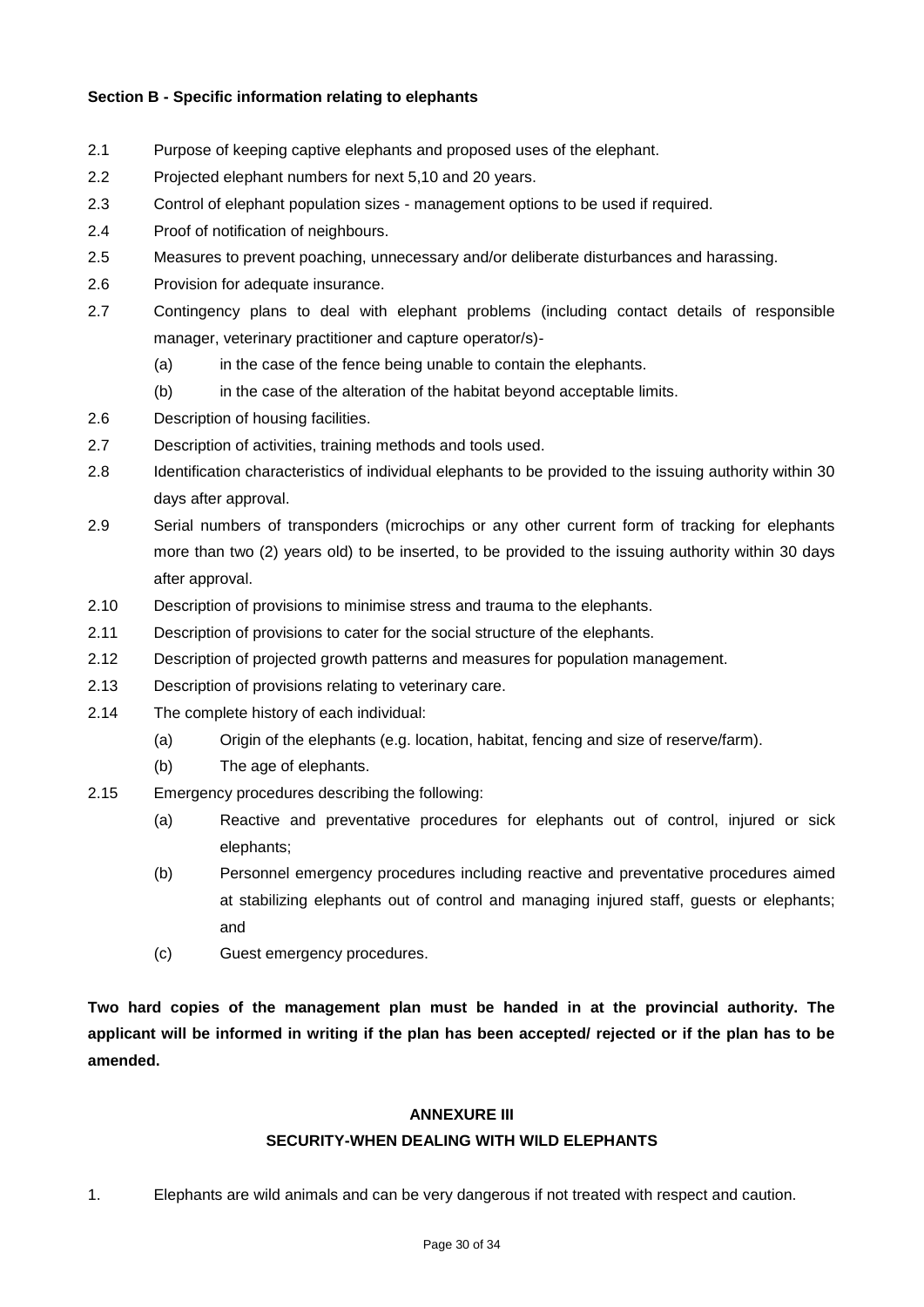- 2. The responsibility of safe encounters with elephant lies entirely in the hands of the field guides and land owners.
- 3. High standards of guest and staff safety should be maintained at all times.
- 4. Guides should be adequately qualified and experienced to protect the guests.
- 5. The following are recommended specifically:
	- 5.1 All tourist facilities and amenities should be ring fenced with an electric fence, so should staff villages;
	- 5.2 Where river frontage occurs an electrified cabled fence must be erected to keep elephant out of tourist camps; and
	- 5.3 Fencing of sewage ponds and rubbish pits with electrified fence.
- 6. Regarding vehicles, the following is recommended:
	- 6.1 Expanded mesh should be attached to vehicles to at least cover the height of the legs of guests and doors must be present in the cab to protect the driver and his passenger;
	- 6.2 All vehicles must be reliable and in a good running mechanical condition and be fitted with adequate spare wheels and repair kits;
	- 6.3 Functional radios are essential;
	- 6.4 Well-prepared emergency action plan;
	- 6.5 When guests drive on their own the following should be supplied:
		- 6.5.1 Information on the potential dangers of elephants (i.e. cows with calves);
		- 6.5.2 Information on how to identify, approach and behave near bulls in must; and
		- 6.5.3 Strict regulations of how to behave near wild elephants:
			- (a) Not to drive off road;
			- (b) Not to follow the elephants;
			- (c) To respect the elephants at all times;
			- (d) To always allow them the right of way;
			- (e) To drive off slowly if they get too near;
			- (f) Not to cut off their path especially when more than one vehicle present;
			- (g) Not unnecessarily increase the noise emitted by the motor vehicle engine; and
			- (h) Not to leave the vehicle.

#### **ANNEXURE IV**

#### **REQUIREMENTS FOR RELEASE CAMPS**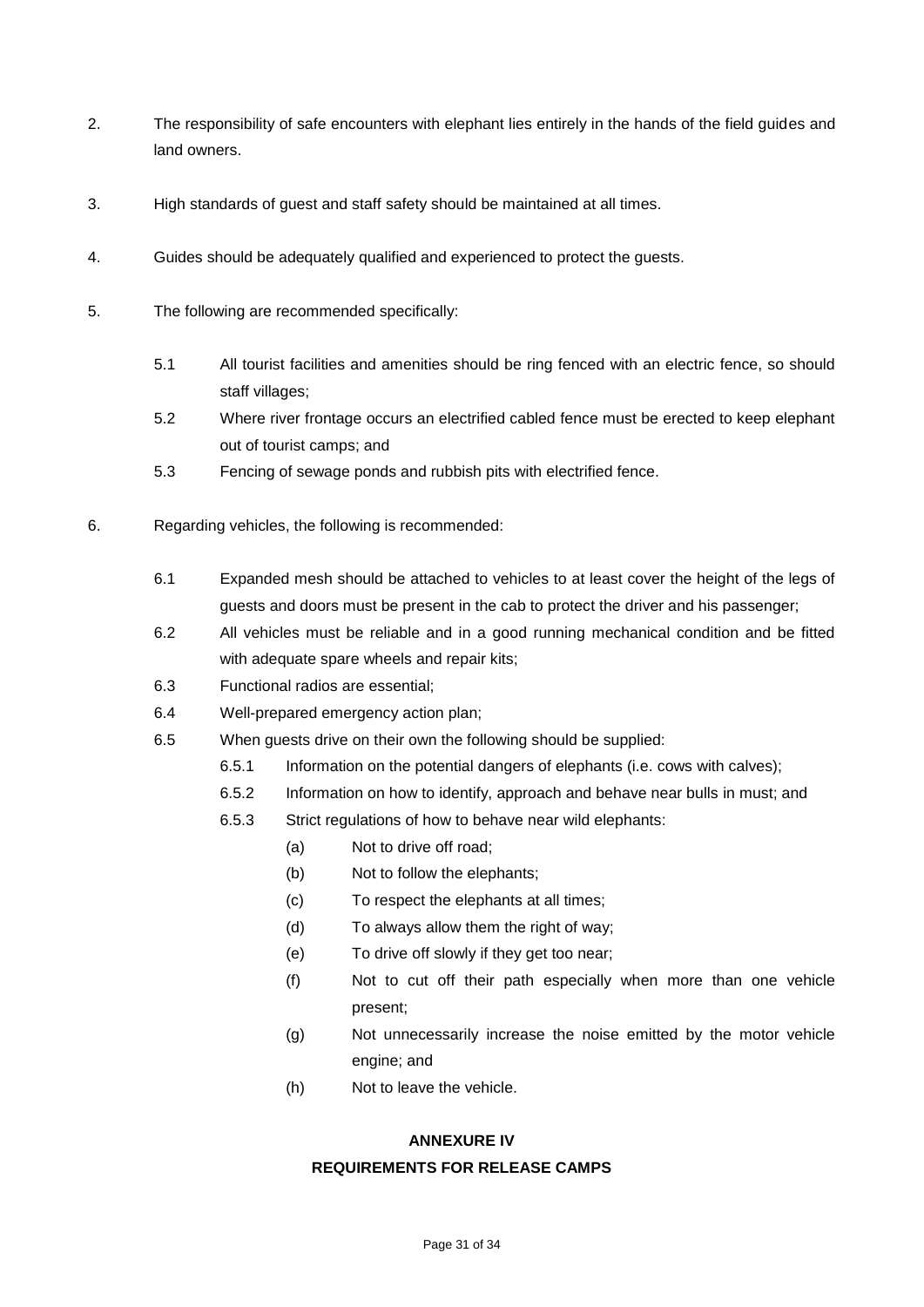The purpose of the release camps is to teach the elephants to respect electricity; and to enable the group to re-bond following the disruption of translocation.

- 1. The release camp must-
	- 1.1 be prepared well ahead of time;
	- 1.2 be inspected and approved beforehand by the issuing authority;
	- 1.3 be easily accessible by large, low-bed transport trucks with access roads able to adequately carry such vehicles, due consideration be given to all bridges and culverts and large trees;
	- 1.4 be located adjacent to the centre of the protected area or registered game farm;
	- 1.5 have access and use of a water source;
	- 1.6 be a minimum width of 100 metres;
	- 1.7 be a minimum area of two hectares for every six elephants;
	- 1.8 have adequate clean drinking water;
	- 1.9 include a possibility for mud-wallowing with a solid cement or rock floor and supplied with water to prevent small calves from becoming trapped; and
	- 1.10 is sufficiently vegetated to provide security and shade for the elephants.
- 2. The fence of the release camp must-
	- 2.1 have a minimum height of 2,4 metres;
	- 2.2 be constructed using steel railway tracks lines or steel poles filled with concrete as uprights set in concrete ten metres apart;
	- 2.3 have a minimum of five strands of steel cables, each having a minimum diameter of 16mm, one placed at ground level and thereafter at minimum intervals of 500mm. The cable must be strung on the inside of the poles except at the corners, where it must go around the outside of the corner post;
	- 2.4 have a galvanised veldspan fence erected from ground level to the top of the fence with steel droppers, each having a minimum top width of 100mm, placed at intervals of one metre apart;
	- 2.5 be electrified in the following manner:
		- (i) five strands of wire;
		- (ii) the offsets must be to the inside;
		- (iii) a voltage of 6000 9000 V should be maintained;
		- (iv) the bottom strand must be 300mm above ground level. The second strand must be 1,0m above ground level and the remaining strands are to be spaced approximately 500mm apart. The top strand must be placed at the top of the fence with an additional earth strand. Double offset brackets should be used for all strands, especially when bulls are introduced;
		- (v) the offsets must be five metres apart to prevent the elephants from causing a short when they push against the fence; and
		- (vi) if elephants are ranging on the property outside the release camp, it is essential that the paddock is also electrified with three strands on the outside.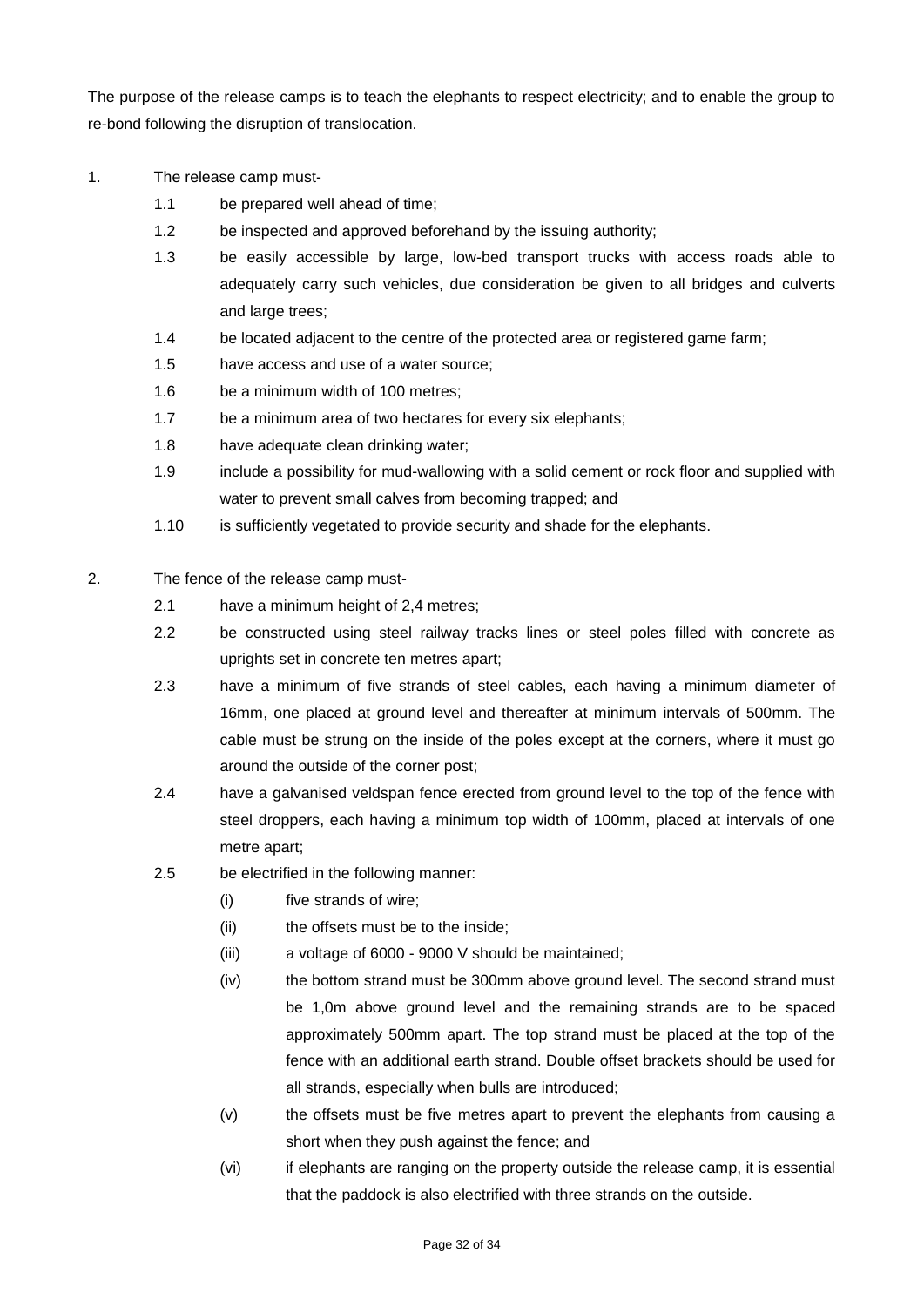- 2.6 where adult bulls are to be introduced, be reinforced with the following:
	- (i) additional earthing that can be obtained by wetting the area directly inside the fence prior to the animals arriving;
	- (ii) a second inner electric fence erected two metres inside the perimeter of the paddock fence using Y metal standards or using good quality offset brackets;
	- (iii) spanning electrified strands across the corners of the release camp. It is advisable to construct a paddock of 2 hectares, so as to ensure that the elephants do not run through the fence in panic, and so that they have sufficient food during their stay. Additional re-enforcement of the gate can be achieved by using horizontal steel poles; and
- 2.7 not be near large trees that the elephants may push onto the fence and cause a short.
- 3. The offloading ramp must-
	- 3.1 be placed outside the fence;
	- 3.2 be at least 2,4m wide and 1 m high;
	- 3.3 have containing walls that are-
		- (i) three metres high;
		- (ii) reinforced;
		- (iii) constructed with steel poles that are concreted into the ramp; and
		- (iv) are sufficiently strong to prevent the elephants from pushing them over when off-loaded; and
	- 3.4 have a gate that-
		- (i) separates the offloading ramp from the release camp;
		- (ii) is constructed of heavy steel;
		- (iii) is electrified when closed;
		- (iv) is reinforced by thick horizontal poles pushed through steel brackets after the elephants have been offloaded;
		- (v) is additionally reinforced if bulls are to be introduced; and
		- (vi) is six metres wide;
		- (vii) is of a sliding design; and
		- (viii) can be opened remotely with a cable or rope, if necessary.

#### **ANNEXURE V**

#### **ELECTRIFICATION OF PERIMETER FENCES**

A perimeter fence to an area in which an elephant population is kept must be electrified in accordance with the following requirements:

1. The fence must have at least three strands of electrical wires that are structured in the following manner: